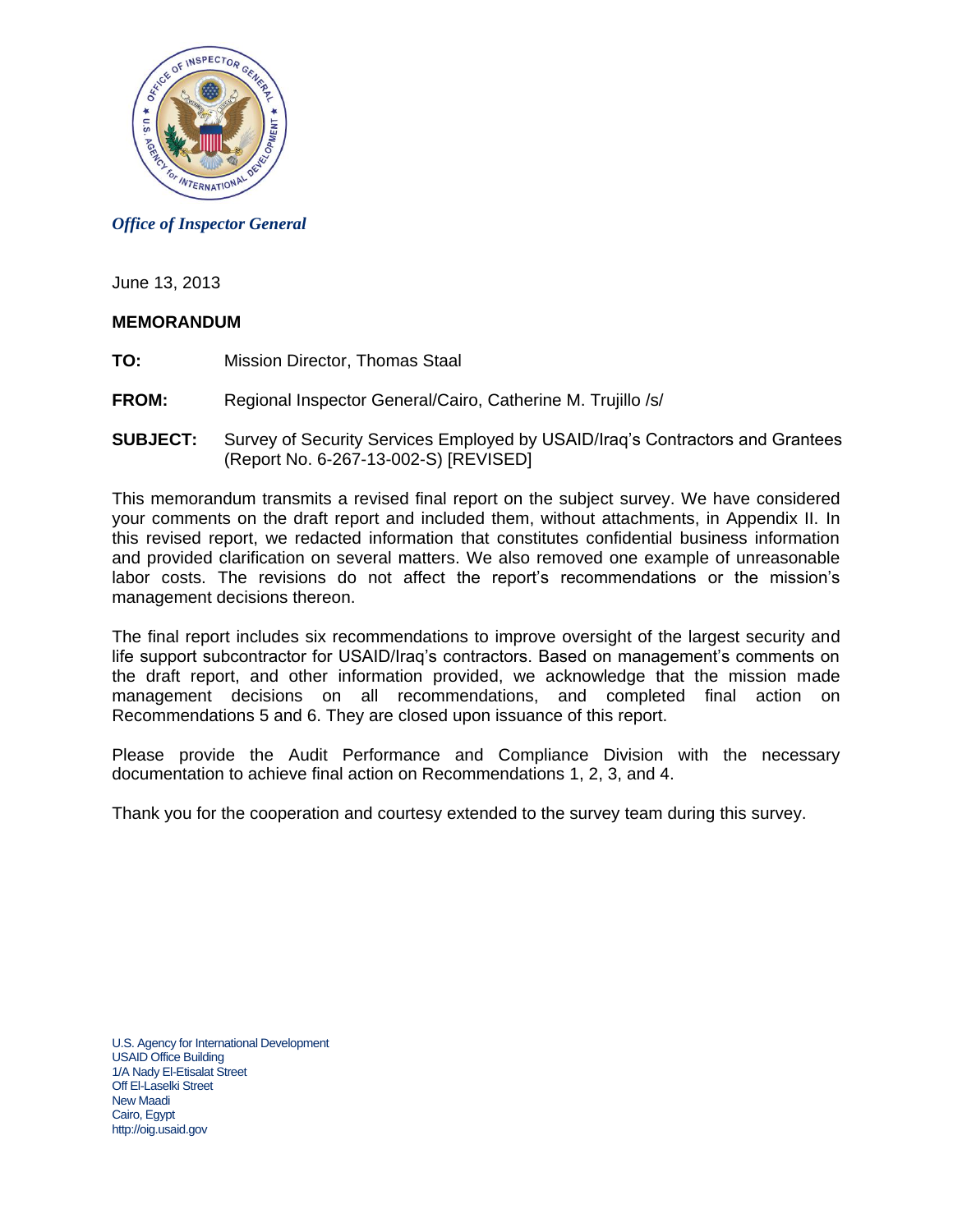# SUMMARY OF RESULTS

Because USAID contractors working in Iraq operate in a hostile environment, they need additional security and life support services to protect them from dangerous events such as car bombs, kidnappings, or improvised explosive devices.

Security services involve two types of protection: mobile and static. Frequently, USAID contractors travel with a convoy of armored vehicles and a protective (or private) security detail (PSD)—a type of mobile security protection. Each PSD team consists of a leader, several expatriates,<sup>1</sup> and a group of Iraqi security specialists; usually all of them carry weapons.

Static protection refers to guards at a compound where contractors live. Each compound also requires life support services that consist of electricity, food, maintenance staff, and other basic living accommodations and services to take care of the buildings and equipment.

The largest provider of security and life support services in Baghdad for USAID contractors is Sallyport Global Services.<sup>2</sup> It leases and manages a compound of buildings in a neighborhood called Mansour. During 2011, the seven USAID contractors listed in Table 1 lived and worked at Mansour while implementing USAID-funded projects; they contracted with Sallyport under firm fixed-price (FFP) and time and material subcontracts (T&M).<sup>3</sup>

| <b>Contractor</b>                      | <b>Type of Subcontract</b>                        | <b>Start Date</b> | <b>End Date</b>   | Value (\$) |  |  |
|----------------------------------------|---------------------------------------------------|-------------------|-------------------|------------|--|--|
| <b>AECOM</b>                           | FFP                                               | August 2010       | <b>July 2015</b>  | 12,564,806 |  |  |
| ARD Inc./Tetra<br>Tech/DPK             | <b>FFP</b>                                        | October 2010      | September 2015    | 14,828,838 |  |  |
| Louis Berger<br>Group-Inma             | T&M plus FFP*                                     | May 2007          | May 2012          | 33,122,905 |  |  |
| Louis Berger<br>Group-Tijara           | T&M plus FFP*                                     | April 2008        | January 2013      | 32,496,285 |  |  |
| Management<br>Systems<br>International | T&M                                               | June 2011         | June 2015         | 27,581,208 |  |  |
| <b>RTI</b><br>International            | <b>FFP</b>                                        | October 2011      | November 2012     | 531,000    |  |  |
| University<br>Research Co.             | T&M                                               | October 2011      | <b>March 2015</b> | 9,946,852  |  |  |
| University<br>Research Co.             | <b>FFP</b>                                        | March 2011        | September 2011    | 1,789,020  |  |  |
|                                        | <b>Total Value of Subcontracts</b><br>132,860,914 |                   |                   |            |  |  |

### **Table 1. USAID Programs with Sallyport Subcontracts During 2011 (Unaudited)**

\* Originally Louis Berger Group had separate subcontracts for security and life support for each program, and they were merged in May 2010.

  $1$  Expatriate guards are from other countries working under contract with Sallyport Global Services.

<sup>&</sup>lt;sup>2</sup> Kaseman-Sallyport International (KSI) formed in 2011, through the merger of Kaseman, LLC; Sallyport Global Services; and Project Management Services Inc.

See Federal Acquisition Regulation (FAR), Subparts 16.2 and 16.6, respectively.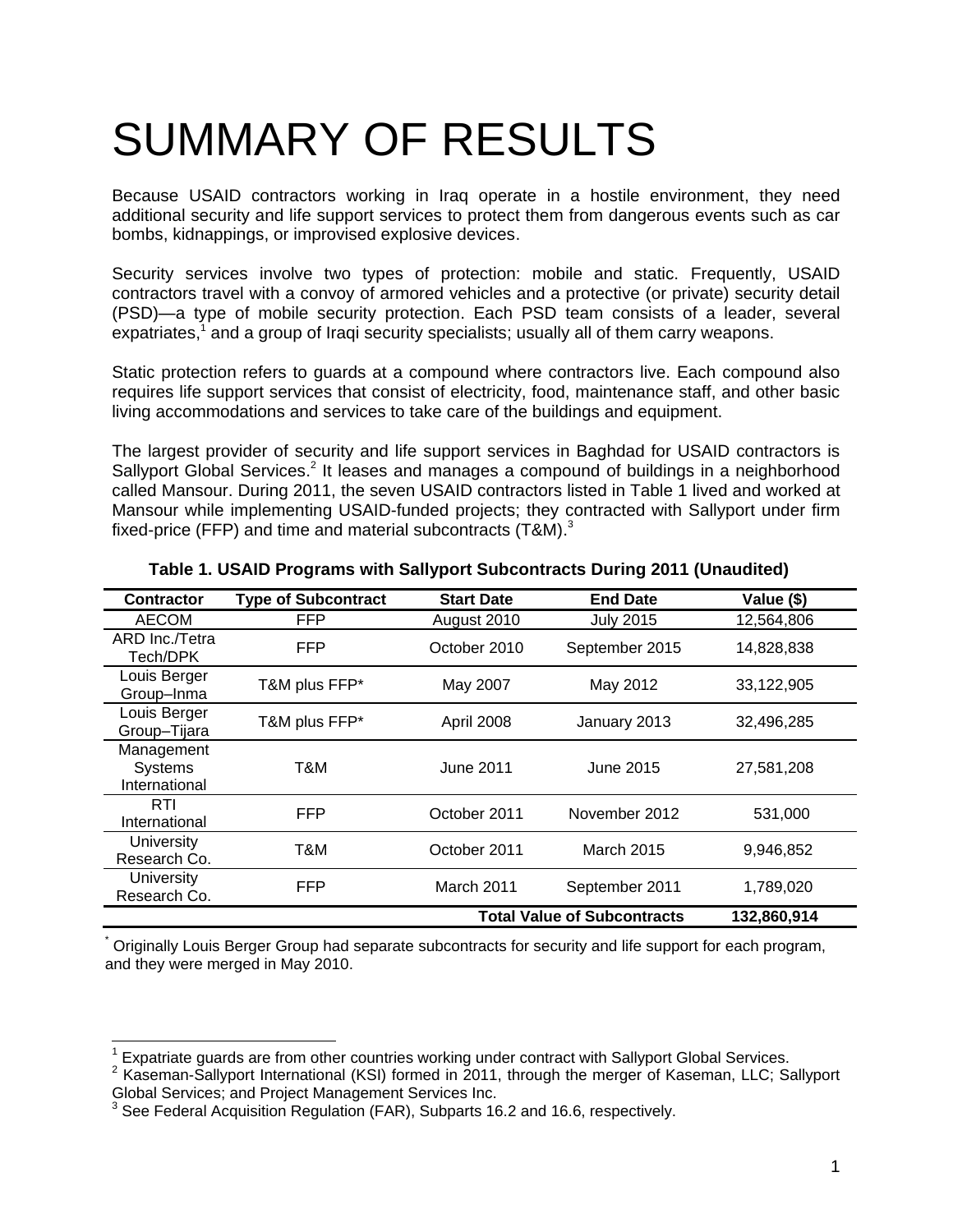A FFP contract is suitable when reasonably definite specifications are available, and fair, reasonable prices can be established from the outset by means of adequate competition, previous purchasing history, or reasonably accurate identification of unexpected events and their probable costs. A T&M contract can be used only when it is not possible to estimate the extent or duration of the work accurately or to anticipate costs with any reasonable degree of confidence. T&M contracts present the highest risk to the U.S. Government (and lowest risk to the contractor), and thus they are the least desirable type for the Government.

The Regional Inspector General/Cairo (RIG/Cairo) conducted this survey to determine whether Sallyport's security and life support costs were allocated reasonably among USAID/Iraq contracts and to follow up on Recommendations 1 and 3 of "Survey of Security Incidents Reported by Private Security Contractors of USAID/Iraq's Contractors and Grantees" (Report No. E-267-11-001-S), issued November 29, 2010.

This survey found that Sallyport did not allocate costs reasonably and that USAID/Iraq should update serious incident reporting to clarify lines of communication since the U.S. military is no longer in Iraq. We found the following problems.

- Sallyport's accounting system was not adequate for government contracting (page [4\)](#page-4-0). Therefore, USAID/Iraq cannot be certain that the security and life support costs the Agency paid prime contractors were allowable, allocable, reasonable, and in accordance with subcontract terms.
- Sallyport's billing practices resulted in overcharges and unreasonable costs paid by USAID (page [6\)](#page-6-0). Sallyport charged some contractors for days its non-dedicated PSD employees did not work. Sallyport also overstated the number of trips taken.
- The survey found a significant deficiency in Sallyport's internal controls over labor timekeeping practices because of the lack of segregation of duties in certifying labor costs (page 12). For example, the finance director approved his own time sheets because nobody else was overseeing him. This practice, coupled with an inadequate accounting system, leaves USAID/Iraq susceptible to improper billing and fraud.
- USAID's serious incident reporting process is outdated (page [12\)](#page-12-0).

To address these problems, this survey report contains six recommendations for USAID/Iraq.

- 1. Direct prime contractors in writing to perform an accounting system and internal control review of Sallyport that includes verification (1) that Sallyport accounts for all costs by contract and (2) that appropriate internal controls, such as segregation of duties and general ledger reconciliation, are in place and functioning as intended (page [6\)](#page-6-1).
- 2. Suspend all future security and life support payments for all prime contractors with Sallyport subcontracts until Sallyport implements an adequate cost accounting system (page [6\)](#page-6-2).
- 3. Make a written determination whether to terminate all security and life support subcontracts with Sallyport, and work with USAID's Compliance and Oversight of Partner Performance to determine whether it should start the process to suspend and/or debar Sallyport (page [6\)](#page-6-3).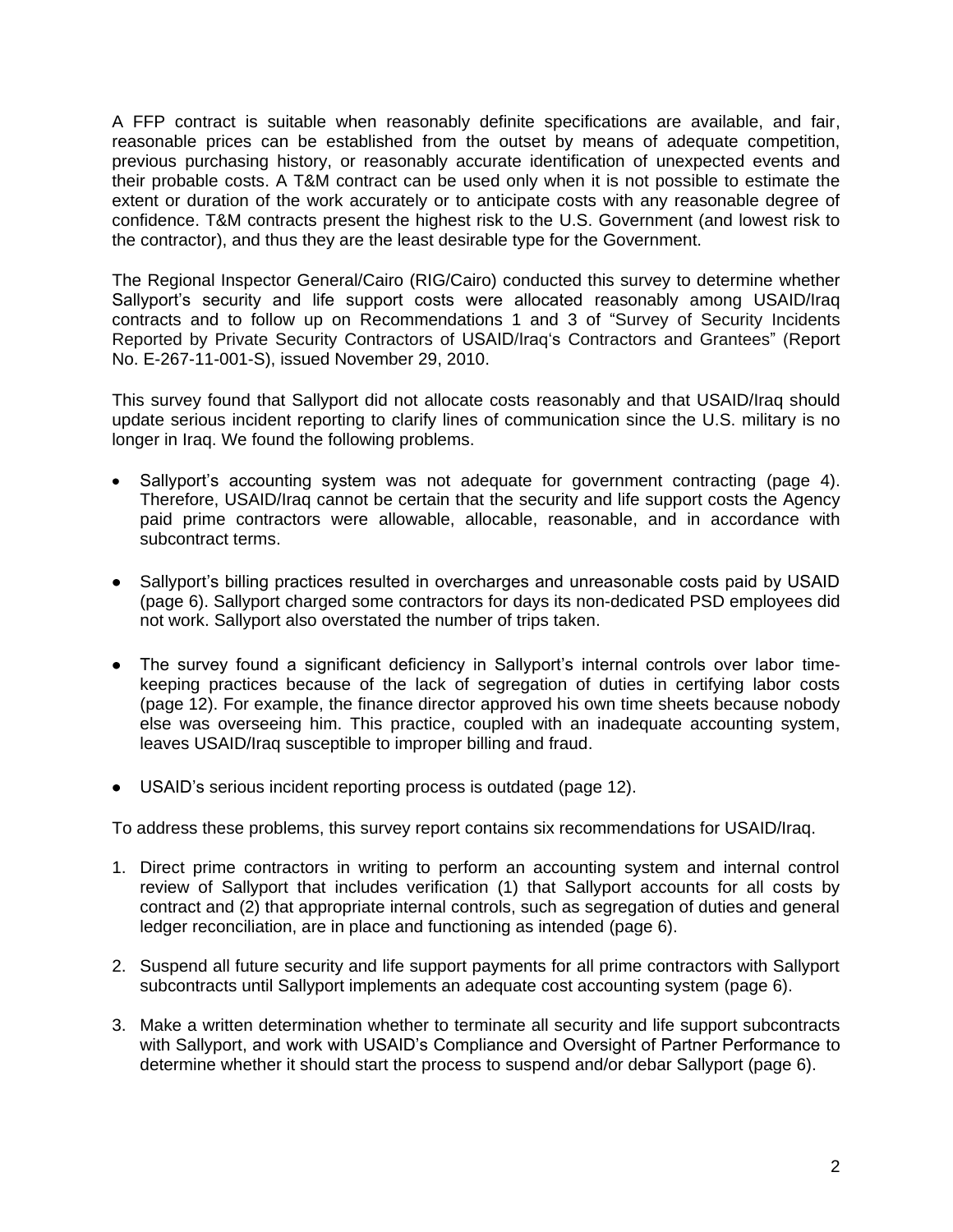- 4. Determine the allowability of all security and life support costs incurred by Sallyport since 2007 and billed to prime contractors, and issue a bill of collection as appropriate (page [11\)](#page-11-0).
- 5. Make a written determination about establishing a direct contracting relationship between the mission and Sallyport, or another security and life support provider, to better monitor costs incurred. If USAID/Iraq decides against the direct contracting relationship, it should implement a written plan to make sure contractors are monitoring costs appropriately and proper surveillance is performed (page [12\)](#page-12-1).
- 6. Issue a mission notice with new serious incident reporting procedures and administratively modify all awards to include them (page [13\)](#page-13-0).

Detailed findings appear in the following section, and the scope and methodology appear in Appendix I. Management comments, without attachments, are included in Appendix II, and our evaluation of them is on page [14.](#page-14-0)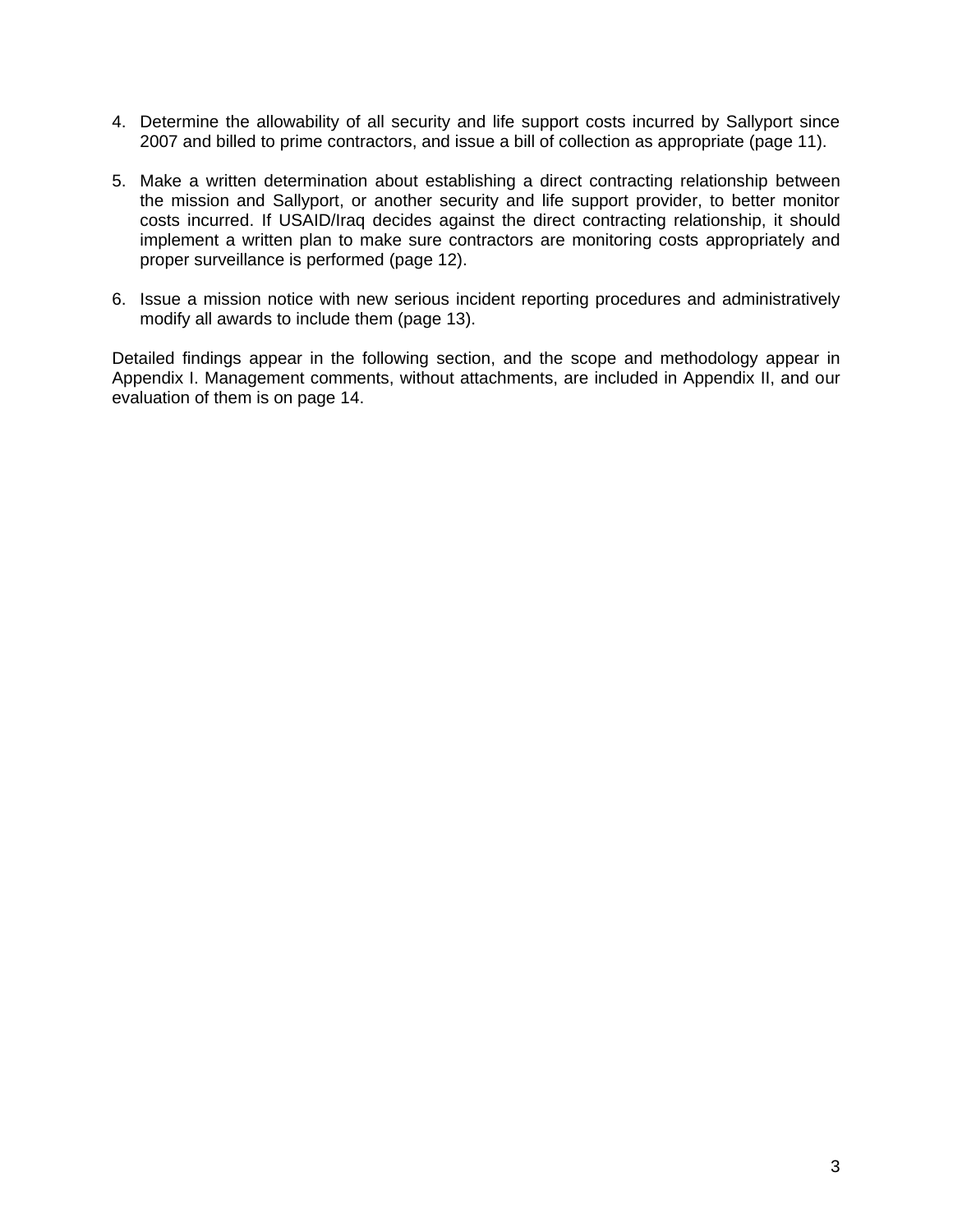# SURVEY FINDINGS

## <span id="page-4-0"></span>**Sallyport's Accounting System Was Not Adequate**

Sallyport has had FFP and T&M subcontracts with different USAID programs. In 2011 Sallyport's active subcontracts were worth about \$133 million.

Each USAID contractor is responsible for negotiating its security and life support subcontracts and then regularly billing USAID for the costs. Because the mix of subcontracts included T&Ms, Sallyport was required to have an accounting system that could accumulate and record costs by contract within the general ledger, which summarizes a company's financial transactions.

For T&M contracts, the material portion of the contract related to other direct costs such as food and equipment is paid according to the contract's allowable cost and payments clause, Federal Acquisition Regulation (FAR) 52.216-7. This clause is required for both cost-reimbursable and T&M contracts, and an adequate accounting system is necessary to carry out the clause's requirements. The system must be able to segregate and accumulate costs separately for any and all various contracts and projects that the contractor is working on.

For the labor portion of T&M contracts, the U.S. Government wants to be certain that the hours submitted for billing were segregated adequately and accumulated only for work performed on a particular contract. Thus, it is necessary to have an accounting system that can validate the hours actually spent working on the contract.

Sallyport's FFP subcontracts varied in requirements for reimbursement. AECOM's FFP subcontract specifically required Sallyport to include in its invoices cumulative costs expended against its budget and the hours or days individuals worked in the preceding month multiplied by hourly or daily rate. DPK's subcontract with Sallyport was designed as a performance-based payment contract in which DPK agreed to pay Sallyport the full amount of its fixed invoices as long as Sallyport met its performance indicators.

Sallyport's accounting system was not adequate for government contracting. To determine whether it accumulated and recorded costs by contract, we tested costs in August 2011. Our analysis concluded that Sallyport's costs billed to contractors funded by USAID did not agree with those recorded in the company's general ledger.

For example, in Table 2 for August 2011, Sallyport billed USAID contractors a total of \$430,098 for services provided to its USAID clients (for fuel, utilities, leases, vehicles, and maintenance). However, that same month Sallyport recorded in its general ledger \$564,053 for these same cost categories, leaving an unreconciled absolute value of \$145,187 that is made up of \$139,736 in costs included in the general ledger but not in the billings and \$5,451 in costs billed but not included in the general ledger.

For this same period, we tried to reconcile procurement costs for items that Sallyport procured directly for Louis Berger Group (LBG) and Management Systems International (MSI). For both items tested, the costs recorded in the general ledger did not agree with the amounts billed.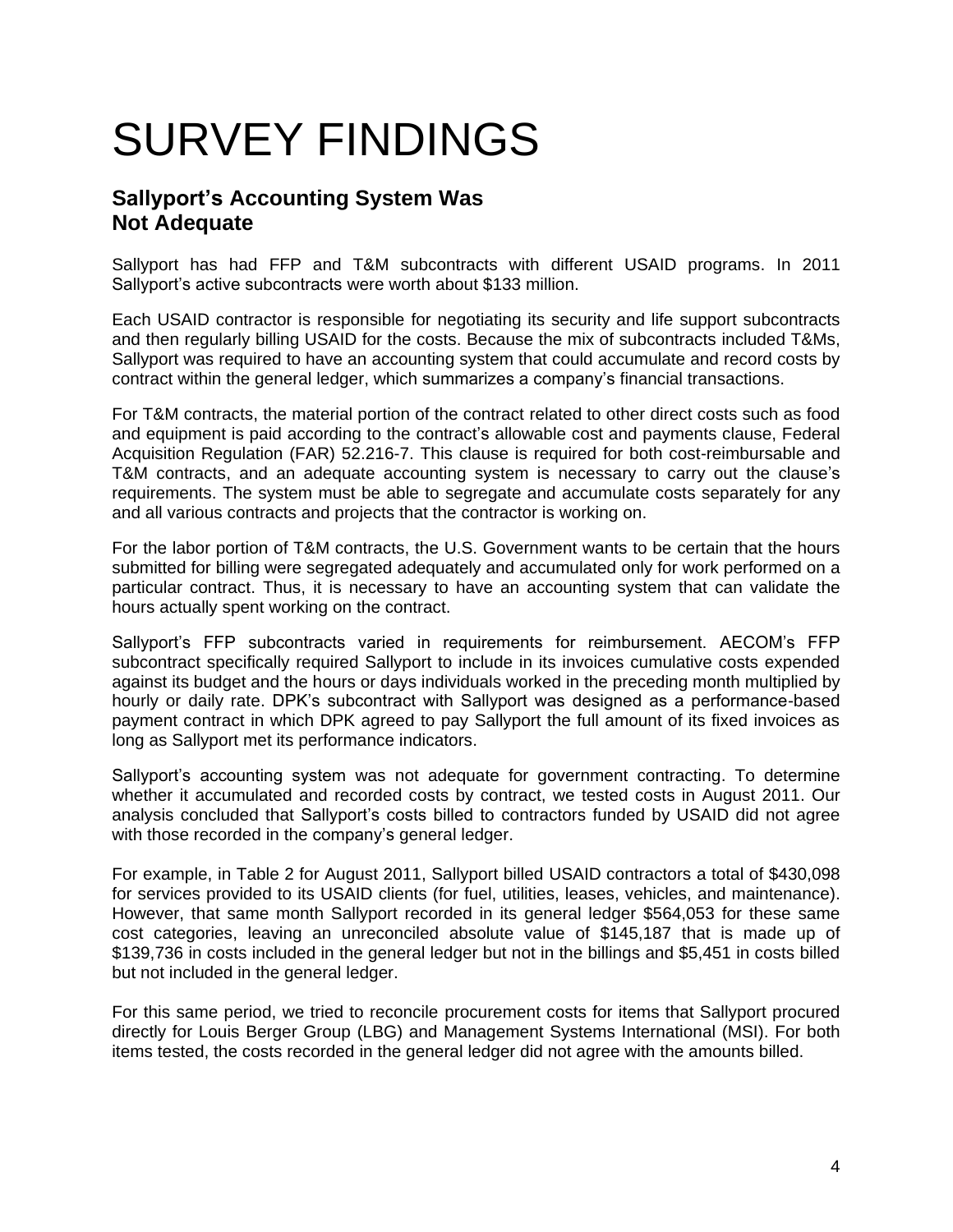Finally, it is unclear whether the general ledger Sallyport provided includes all procurements. As discussed in "Labor Rates Were Inflated" (page [9\)](#page-9-0), Sallyport included the costs of some procurements in its labor rates billed to clients. Table 2 summarizes the unreconciled costs.



**Table 2. Unreconciled Costs, August 2011 (Unaudited)**

\* The unreconciled difference represents the absolute dollar value of the transactions we could not reconcile from the billings in the general ledger, and from the general ledger to the billings. Using absolute value shows the total unreconciled differences rather than the net difference.

Sallyport recorded costs for shared procurements, like life support activities, as a lump sum amount within the general ledger rather than recording each subcontract's share of the cost within the general ledger. For the T&M contracts, Sallyport allocated these costs to the contracts during its billing process, but still did not make these adjustments in the general ledger. However, for its FFP contracts Sallyport invoiced the fixed monthly budget amount illustrated in each of the FFP subcontracts, and did not calculate or record the FFP subcontracts' allocation of shared procurement costs. There is no way to tell from the general ledger whether Sallyport allocated the shared costs equitably to all contracts.

By not recording the shared costs by subcontract within the general ledger, Sallyport was not able to provide the minimum invoice data to AECOM required by its subcontract terms cumulative costs expended compared with its budget and the hours or days people worked.

Lastly, Sallyport did not have adequate internal controls for certain labor categories, addressed in more detail in the finding "Sallyport Lacked Oversight for Time Card Approvals" (page 12).

Sallyport did not design its system to track costs by individual contracts because it groups all costs that it cannot bill directly into one pool and then applies a methodology to allocate the costs among its T&M contracts, not its FFPs. We determined that this methodology is not reasonable. It has affected USAID/Iraq's ability to contract for a full, organization-wide financial audit of Sallyport. In June 2012 USAID/Iraq asked the Defense Contract Audit Agency (DCAA) to conduct a full audit of Sallyport. However, since this could not begin until Sallyport provided a full accounting of its costs, the mission cancelled that request in August 2012.

Because Sallyport's accounting system is not adequate, USAID/Iraq has no assurance that security and life support costs paid to prime contractors are allowable, allocable, reasonable, and in accordance with subcontract terms. Without an adequate accounting system, there is a risk that Sallyport could charge cost overruns on its FFP contracts to its T&M subcontracts, which according to FAR 31.205-23 is expressly not allowed.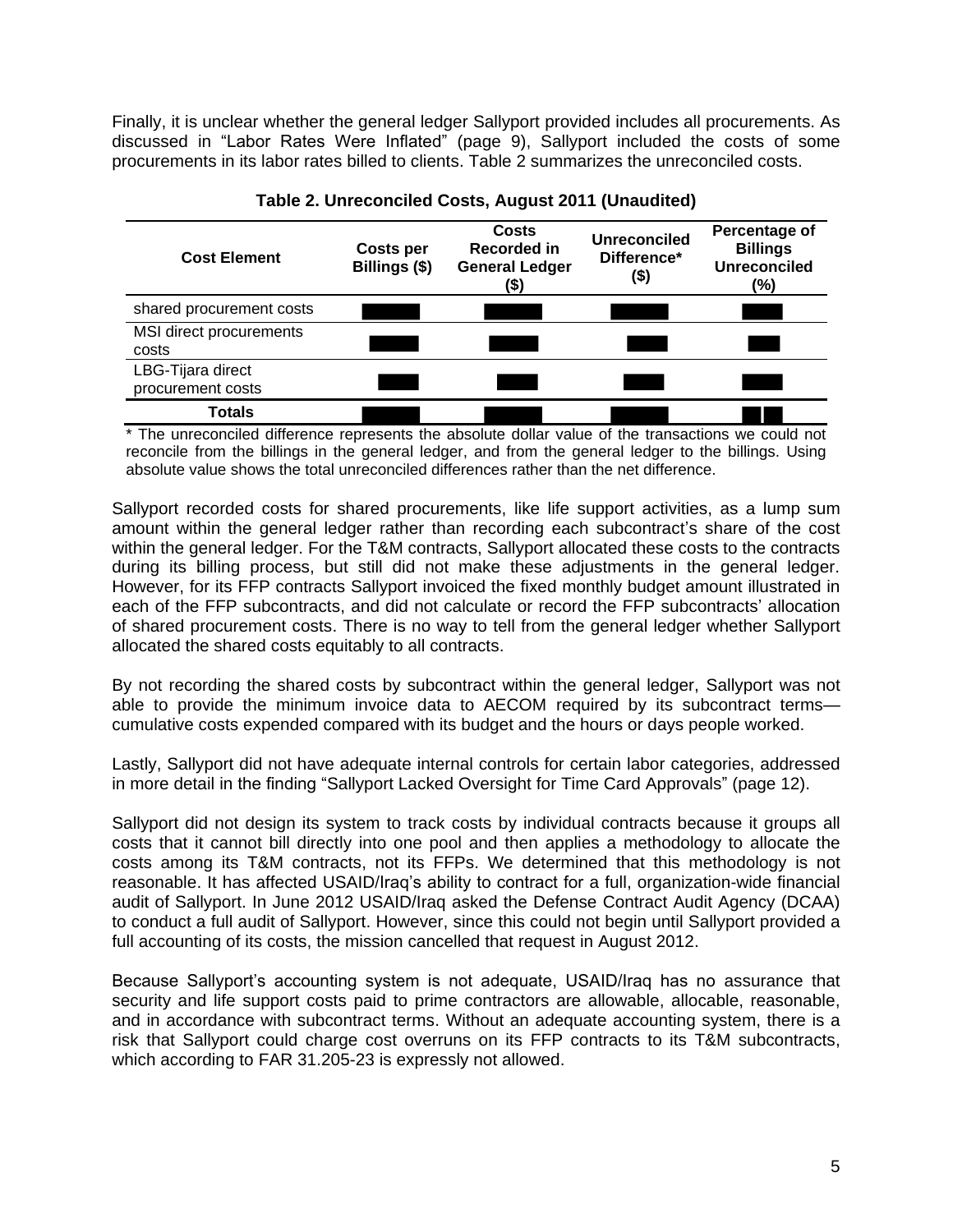To mitigate the risks for the U.S. Government in the future, the contracting officer can work with USAID's Compliance and Oversight of Partner Performance division to use authority under FAR 9.407-2(c), "Causes for suspension," which allows the Agency to suspend future contract awards for any cause of so serious or compelling a nature that it affects the present responsibility of the subcontractor. Therefore, we make the following recommendations.

<span id="page-6-1"></span>*Recommendation 1. We recommend that USAID/Iraq's contracting officer direct prime contractors in writing to perform an accounting system and internal control review of Sallyport Global Services, which includes verification (1) that Sallyport Global Services accounts for all costs by contract, and (2) that appropriate internal controls, such as segregation of duties and general ledger reconciliation, are in place and functioning as intended.*

<span id="page-6-2"></span>*Recommendation 2. We recommend that USAID/Iraq's contracting officer suspend all future security and life support payments for all prime contractors with Sallyport Global Services subcontracts until Sallyport Global Services implements an adequate cost accounting system.*

<span id="page-6-3"></span>*Recommendation 3. We recommend that USAID/Iraq's contracting officer make a written determination about terminating all security and life support subcontracts with*  Sallyport Global Services and work with USAID's Compliance and Oversight of Partner *Performance division to start suspension and/or debarment procedures on Sallyport Global Services.* 

### <span id="page-6-0"></span>**Sallyport's Billing Practices Resulted in Overcharges and Unreasonable Costs**

According to FAR, Subpart 16.3, the U.S. Government will reimburse costs to the extent they are reasonable, allocable, and determined to be allowable.

Sallyport overcharged USAID contractors for security and life support costs. In some cases, USAID contractors paid for services they did not receive, for employees who did not work, and for employees whose jobs the contractors had not approved. In addition, the company billed for security services when it did not have a contract. These incidents and others are discussed below.

**Contractors Billed for PSD Trips They Did Not Take.** Sallyport maintains eight PSD teams that provide protection and security to contractor employees when they travel outside of the Mansour compound. A team consists of a leader, several expatriate guards, and a group of Iraqi security specialists. Sallyport operates these teams from the compound and at times has supported up to seven USAID/Iraq projects whose contractors live and operate on the compound.

Louis Berger Group (LBG) contracted with Sallyport to provide services to support two different USAID/Iraq programs—Inma and Tijara. According to the contract, Sallyport dedicated three PSD teams to support these programs. The remaining non-dedicated teams supported other contractors.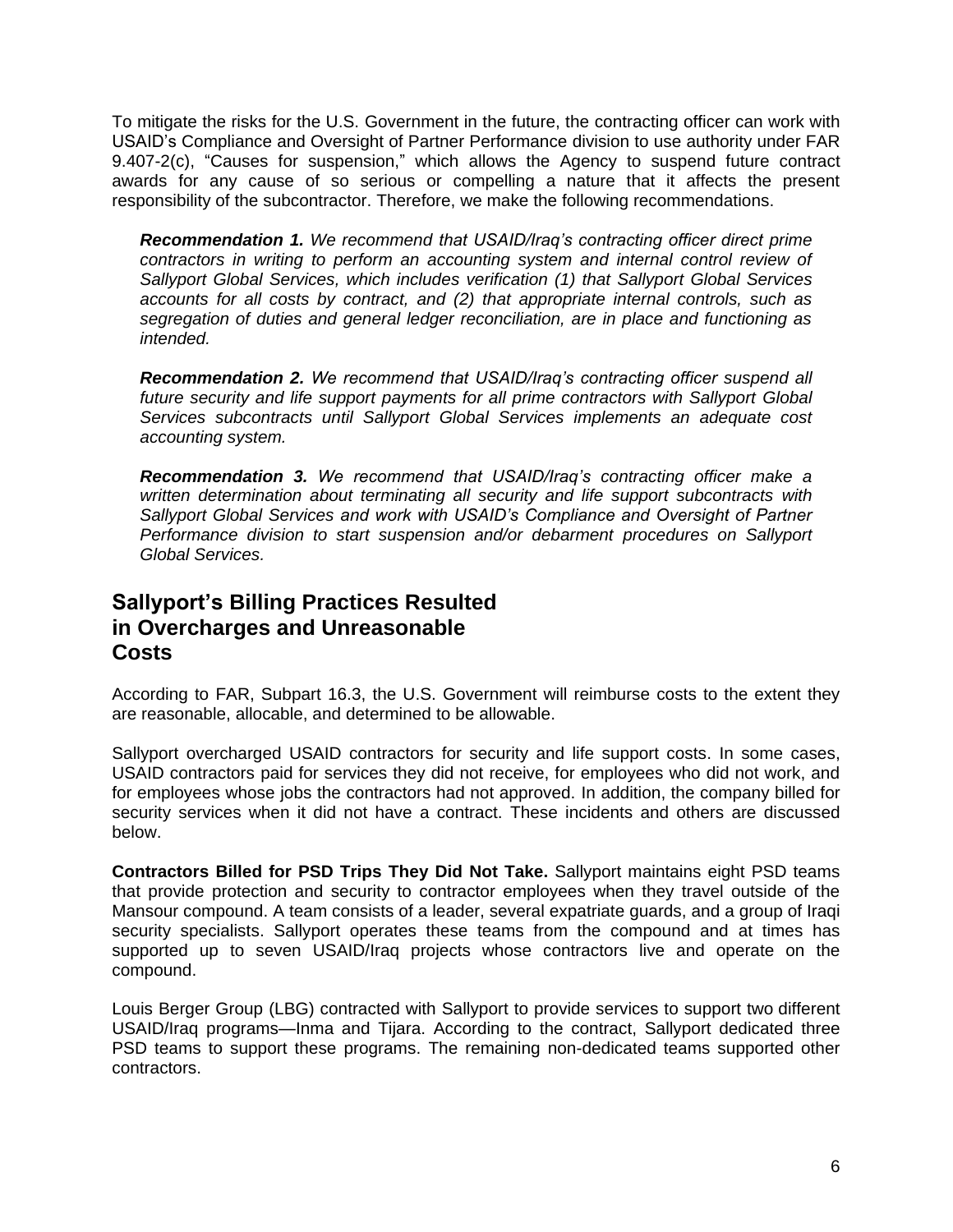A review of Sallyport's biweekly invoices confirmed that it was billing LBG for the three dedicated teams. However, we determined that LBG was billed for PSD trips that did not directly support the firm's contracts. For example, from December 16 to December 31, 2011, Sallyport used two of LBG's teams to transport five other contractors on 16 different trips. During that same period, LBG used its dedicated teams for only 3 trips—16 percent of the 19 trips those teams made. However, for that billing period, Sallyport billed LBG projects for all 19 trips. As a result, LBG paid when it should have only paid —resulting in unreasonable costs of  $\blacksquare$  for that 2-week period.

Even though LBG had dedicated PSD teams, in at least one instance Sallyport assigned a nondedicated team to support the Inma program. Instead of billing that program for the trip, Sallyport allocated the cost among the other five USAID/Iraq contractors. While the amount was immaterial, it demonstrates a flaw in Sallyport's allocation and billing methodology.

**Contractors Paid Sallyport Salaries for Nondedicated PSD Employees When They Did Not Work.** During an analysis of Sallyport's allocation methodology, we determined that it was billing contractors for the total number of days that nondedicated PSD teams were in Iraq, including days when they were not working.

For example, in one billing period—August 1 to 15, 2011—five teams each had a PSD team leader in country, and Sallyport charged per day for each one. The total cost for all five leaders during that period was which Sallyport allocated among its contracts. One of those, MSI, was billed for 44.44 percent of the total— —because its share of the total number of trips for this billing cycle came to 44.44 percent.

Our analysis determined that even though the team leaders were in country a combined 75 days in that billing period, Sallyport recorded in its trip logs that PSD team leaders went on trips only 42 of those 75 days. So MSI should have been billed 44.44 percent of 42 days worked by PSD team leaders at a day, which comes to rather than calculated using 75 days. Just for the team leader, Sallyport billed MSI benefit its contract. Applying this same analysis to two other labor categories that make up the PSD team resulted in MSI being overcharged by a total of the that did not directly benefit its contract, as shown in Table 3 below.

| <b>PSD Labor</b><br>Category | Days in<br>Country | <b>Days</b><br>on<br><b>Trips</b> | <b>MSI</b><br><b>Allocation</b><br>(%) | <b>Daily</b><br>Labor<br>Rate (\$) | <b>Actual</b><br><b>Bill (\$)</b> | <b>Correct Bill</b><br>(\$) | Unreasonable<br>$Cost($ \$) |
|------------------------------|--------------------|-----------------------------------|----------------------------------------|------------------------------------|-----------------------------------|-----------------------------|-----------------------------|
| Team leader                  | 75                 | 42                                | 44.44                                  |                                    |                                   |                             |                             |
| Expats                       | 184                | 102                               | 44.44                                  |                                    |                                   |                             |                             |
| Iraqis                       | 273                | 160                               | 44.44                                  |                                    |                                   |                             |                             |
|                              |                    | Total                             |                                        |                                    |                                   |                             |                             |

**Table 3. Unreasonable Costs Paid by MSI, August 1-15, 2011 (Unaudited)**

Sallyport's reasoning for charging the total number of days in the billing cycle for the PSD labor categories is because when not supporting trips these categories are providing static security. If the teams are providing static security, then Sallyport should be charging a lower labor rate because the daily rate for static security guards is much lower than for PSD guards.

Furthermore, our analysis indicated that Sallyport is not using PSD resources efficiently and potentially might be overstaffed. For example, Sallyport's PSD team leaders supported trips only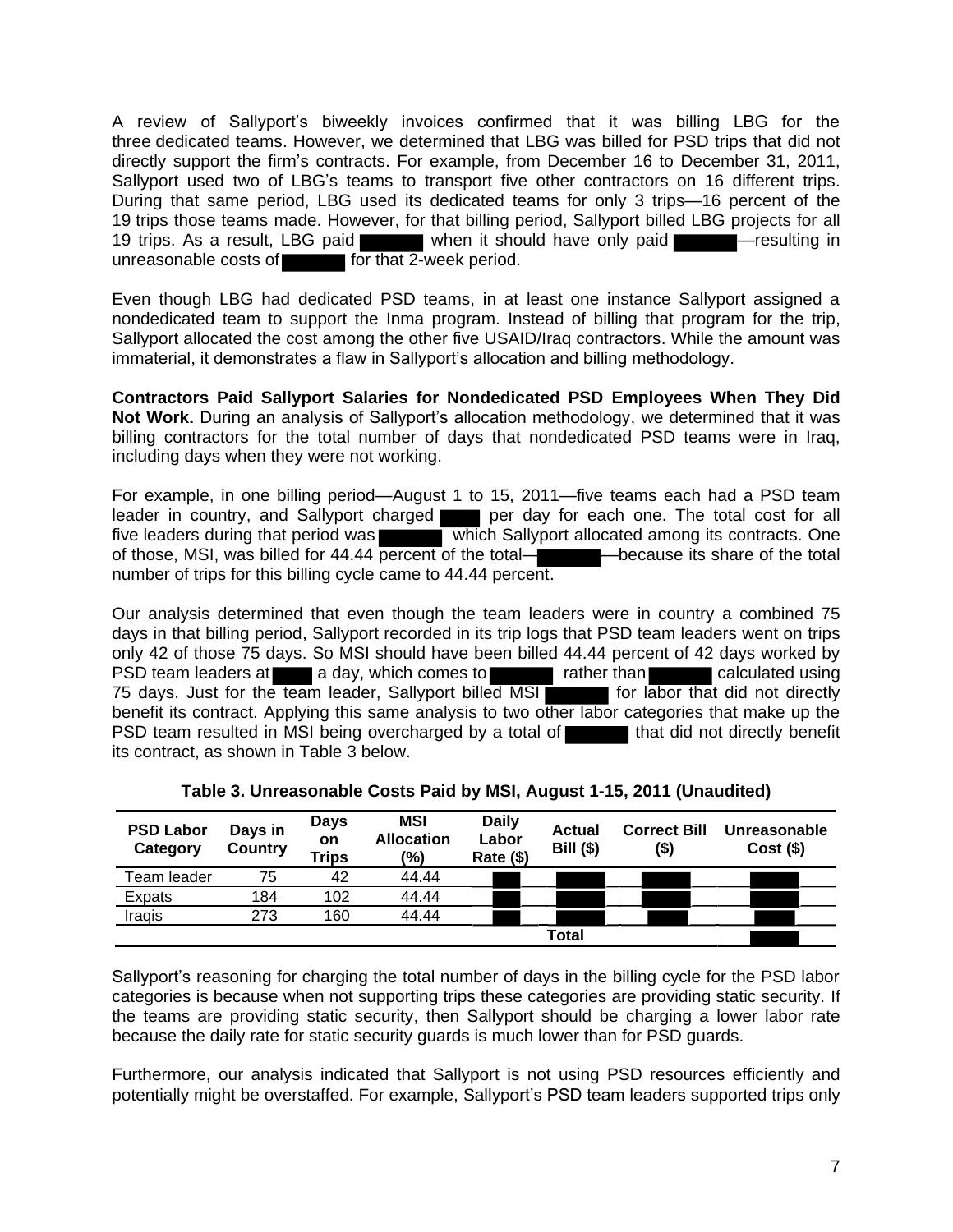56 percent of the time they reported to work; the remaining 33 days they did not support trips and according to Sallyport were used as static support (trips occurred on 42 of 75 days from August 1 to 15, 2011) indicating an underutilization of PSD teams on contract with Sallyport.

**Sallyport Overstated Number of PSD Trips.** Sallyport frequently transports two or three contractors on the same trip. In cases like this, it makes sense for each contractor to share in the cost of that trip.

However, Sallyport recorded a trip for each contractor—and charged accordingly. For example, Sallyport's trip log shows that on August 11, 2011, one PSD team transported employees of two different contractors to the Baghdad International Airport. Instead of allocating each contractor half of the trip, Sallyport recorded one trip per contractor. We estimated that during August 2011, Sallyport assigned five PSD teams to support multiple contractors on the same trip on 22 different occasions; in December, this occurred 24 times.

To show the costs resulting from this practice, we recomputed in Table 4 what each USAID/Iraq contractor's share of total trips should have been if Sallyport had divided the costs equitably among the contractors for the billing period of December 16 through 31, 2011. MSI was billed unreasonable costs of **and University Research Co. (URC)** was billed unreasonable costs of **Example 20.** Additionally, Sallyport did not allocate any PSD trips to LBG's Tijara program even though program employees were transported several times during this period.

| <b>Contractor</b> | <b>Number</b><br>of Trips<br><b>Recorded</b> | <b>Recorded</b><br><b>Allocation</b><br>(%) | <b>Actual</b><br><b>Number</b><br>of Trips | <b>Corrected</b><br><b>Allocation</b><br>(%) | Cost<br><b>Billed</b><br>(\$) | <b>Adjusted</b><br>$Costs$ (\$) | Unreasonable<br>$Cost($ \$) |
|-------------------|----------------------------------------------|---------------------------------------------|--------------------------------------------|----------------------------------------------|-------------------------------|---------------------------------|-----------------------------|
| <b>MSI</b>        | 19                                           | 38                                          | 8.83                                       | 21.0                                         |                               |                                 |                             |
| <b>AECOM</b>      | 16                                           | 32                                          | 11.83                                      | 28.2                                         |                               |                                 |                             |
| <b>DPK</b>        | 8                                            | 16                                          | 2.83                                       | 6.7                                          |                               |                                 |                             |
| <b>URC</b>        | 5                                            | 10                                          | 1.83                                       | 4.4                                          |                               |                                 |                             |
| <b>RTI</b>        |                                              |                                             | 1.0                                        | 2.4                                          |                               |                                 |                             |
| LBG-Tijara        |                                              |                                             | 15.67                                      | 37.3                                         |                               |                                 |                             |
| <b>Totals</b>     | 50                                           | 100                                         | 42                                         | 100                                          |                               |                                 |                             |

#### **Table 4. Costs for PSD Trips With Multiple Contractors (December 16-31, 2011—Unaudited)**

\* Sallyport had firm fixed-price contracts with these three contractors.

**Sallyport Did Not Record Personal PSD Trips.** Sallyport used PSD teams to transport its own employees. However, when this occurred, Sallyport did not include those trips in the overall count used to calculate the percentage of trips for each user. For example, from August 1 to 15, 2011, Sallyport reported 63 trips in total, but did not include four trips in which PSD teams were used to transport Sallyport employees. This meant that contractors paid more for their trips than they should have. For example, Sallyport completed 28 trips for MSI out of 63 counted, and it allocated MSI 44.44 percent of security labor costs during that period. Had Sallyport included the four trips made for its personnel, then MSI's percentage for this billing period would have been 41.79 percent (28 out of 67 trips). The overall cost impact, as shown in Table 5, is that Sallyport billed MSI a portion of the PSD labor to move its own personnel amounting to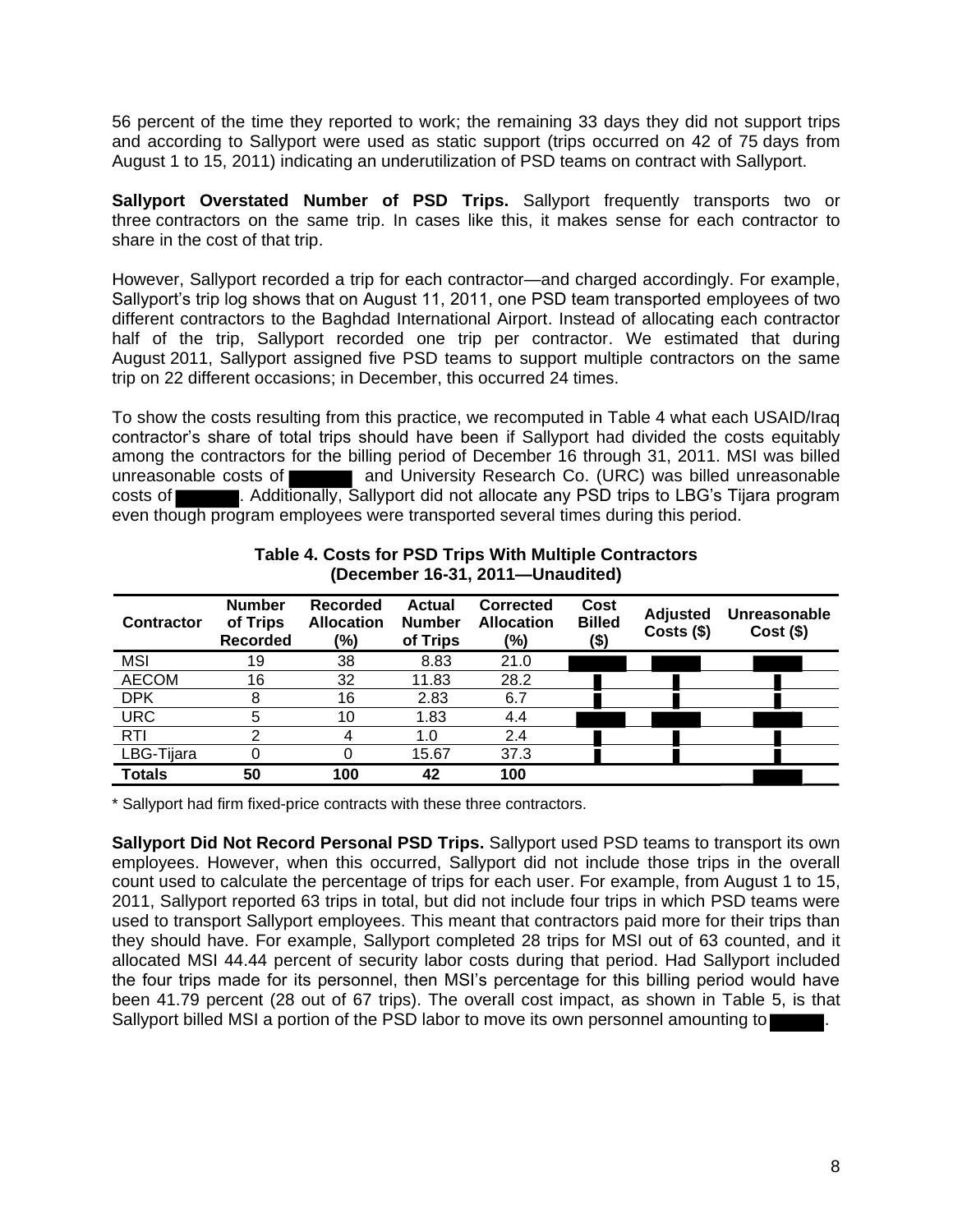| <b>Labor Category</b>       | <b>Days</b><br>Worked | Original<br><b>Allocation</b><br>(%) | <b>Adjusted</b><br><b>Allocation</b><br>(%) | <b>Daily</b><br>Labor<br>Rate (\$) | <b>Actual</b><br><b>Bill (\$)</b> | <b>Correct</b><br><b>Bill</b> (\$) | Unreasonable<br>$Cost($ \$) |
|-----------------------------|-----------------------|--------------------------------------|---------------------------------------------|------------------------------------|-----------------------------------|------------------------------------|-----------------------------|
| Security director           | 5                     | 44.44                                | 41.79                                       |                                    |                                   |                                    |                             |
| "Inter officer"             | 5                     | 44.44                                | 41.79                                       |                                    |                                   |                                    |                             |
| "Ops controller"            | 8.55                  | 44.44                                | 41.79                                       |                                    |                                   |                                    |                             |
| PSD team<br>leaders         | 75                    | 44.44                                | 41.79                                       |                                    |                                   |                                    |                             |
| PSD-Expats                  | 184.25                | 44.44                                | 41.79                                       |                                    |                                   |                                    |                             |
| PSD-Non-Iraqis              | 60                    | 44.44                                | 41.79                                       |                                    |                                   |                                    |                             |
| PSD-Iragis                  | 273                   | 44.44                                | 41.79                                       |                                    |                                   |                                    |                             |
| Vehicles and<br>maintenance | $\star$               | 44.44                                | 41.79                                       |                                    |                                   |                                    |                             |
|                             |                       |                                      |                                             |                                    |                                   | Total                              |                             |

\* Vehicles and maintenance is a direct procurement cost category that uses the same 44.44 percent cost allocation to assign costs to contractors, and it is affected by the adjusted cost allocation.

Based on our review of December 2011 trip logs, Sallyport stopped tracking trips for its own personnel. Without this data, we could not quantify how this affected contractors that are effectively paying for Sallyport's personal PSD trips during that period. Furthermore, since Sallyport does not account for costs on its FFP contracts, we are not able to determine what impact, if any, these allocation flaws have on how costs were charged to differing types of contracts.

**USAID Contractors and Sallyport Did Not Negotiate Some Labor Categories, and Associated Costs Were Not Included in Approved Budgets.** Sallyport billed labor for 4 out of I labor categories for which it did not have the contractor's approval, as shown in Table 6, in August and December 2011. Each contractor was billed unreasonable costs, totaling

| <b>Labor Category</b> | MSI | <b>URC</b> | LBG-<br>Tijara | LBG-<br><b>Inma</b> | Unreasonable<br>Cost |
|-----------------------|-----|------------|----------------|---------------------|----------------------|
| Security director     |     |            |                |                     |                      |
| Inter officer         |     |            |                |                     |                      |
| Ops controller        |     |            |                |                     |                      |
| Static guard manager  |     |            |                |                     |                      |
|                       |     |            | Total          |                     |                      |

#### **Table 6. Unreasonable Labor Costs (\$) (August and December 2011—Unaudited)**

<span id="page-9-0"></span>**Labor Rates Were Inflated.** Our analysis determined that Sallyport develops its daily labor rates by factoring in costs for fringe benefits, overseas allowances (such as danger pay and post allowances), general and administrative expenses, and other direct costs beyond the shared procurement costs that are charged directly. For example, according to Sallyport, those other direct costs included various types of equipment, including AK-47s, 9-millimeter side arms, body armor, distress flares, reserve ammunition, and night vision goggles. However, according to FAR 16.601 direct materials for time-and-material contracts means those materials used directly in connection with the furnishing of the service and should be acquired based on the actual cost of the material. For PSD labor categories requiring these items, the costs are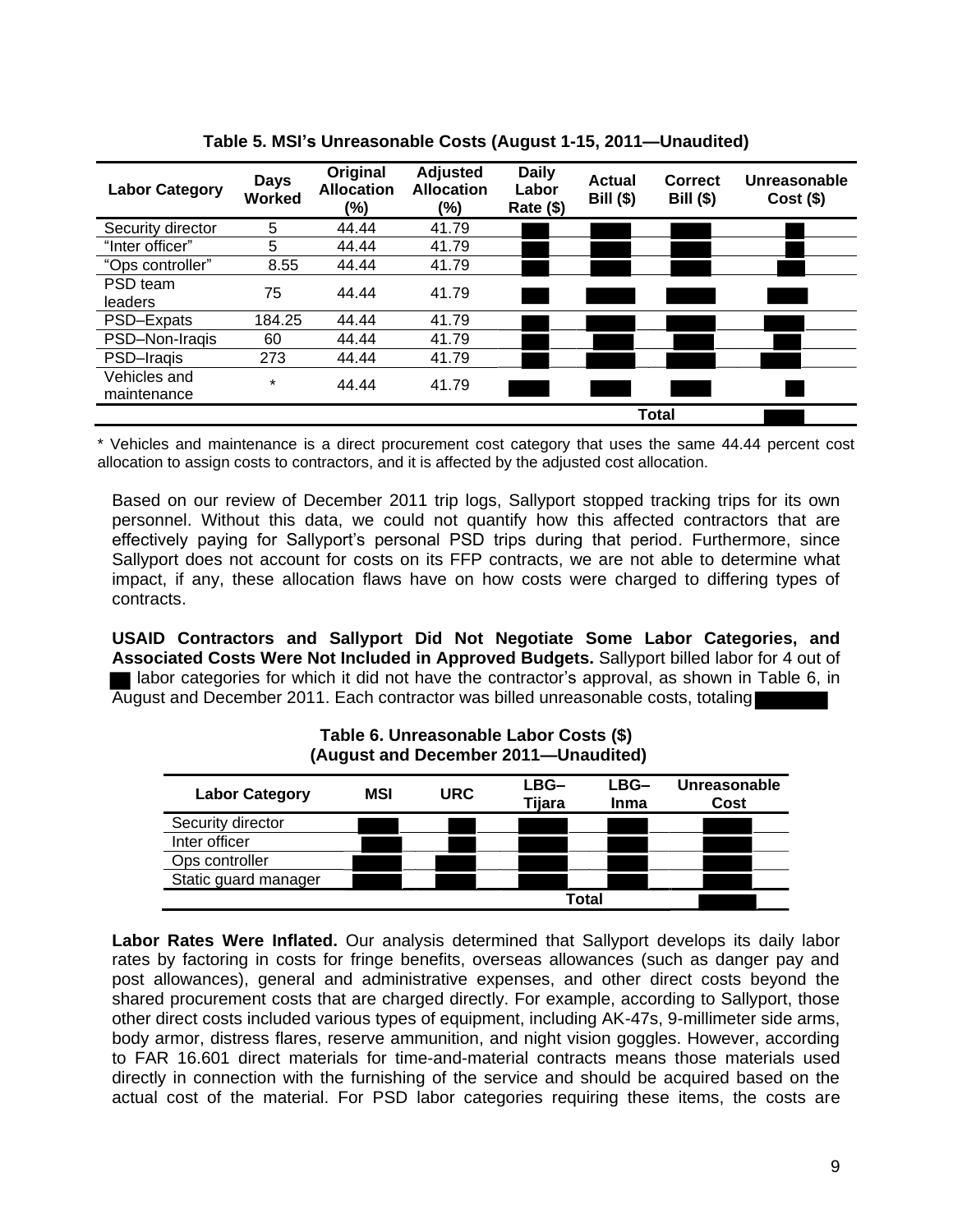overstated by billing them as part of the daily labor rates because this method does not take into account actual usage and procurement of these items. Furthermore, these items do not appear to be reasonable costs to include in labor rates associated with non-PSD labor categories, such as the finance manager and life support director.

Furthermore, in the subcontract with URC, Sallyport did not bill URC in the same manner it had proposed during negotiations; Sallyport officials said the fixed daily labor rates included wages, overhead, insurance, and other fringe costs. Sallyport stated in its proposal that general and administrative costs, other fees, and other direct costs would be shown separately, but this did not happen.

Similarly, LBG's subcontract for the Tijara program gave an example of an invoice showing how other direct costs needed to be identified separately from direct labor rates, but Sallyport did not account and bill for the costs in accordance with the prescribed invoice.

Lastly, Sallyport added a final fee to labor rates based on an arbitrary percentage with no explanation for what this fee represented. The arbitrary markup varied per labor category, ranging anywhere from a markdown of percent to a markup of percent.

To show the impact of these inflated rates over a 2-month billing cycle, we recalculated the cost for the project leader, shown in Table 7. If the rates had not been inflated, USAID would have paid \$2,395 less for this position.

| Labor      | <b>Inflated</b> | <b>Recalculated</b> | <b>Actual</b> | <b>Correct</b> | Unreasonable |
|------------|-----------------|---------------------|---------------|----------------|--------------|
| Category   | Rate            | Rate                | Charge        | Charge         | Cost         |
| URC        |                 |                     |               |                |              |
| <b>MSI</b> |                 |                     |               |                |              |
| LBG-Tijara |                 |                     |               |                |              |
| LBG–Inma   |                 |                     |               |                |              |
|            |                 |                     |               | Total          |              |

**Table 7. Costs for Project Leader (\$) (August and December 2011—Unaudited)**

\* The project leader did not work many days in December. URC did not have a T&M contract in August, and most of what was billed in August and December was for the time the project leader worked in August. The project leader was out of country a few days in December, and his time was allocated among many contractors based on each contractor's headcount at the compound.

**Service Costs Varied.** All contractors living on the Mansour compound pay for Sallyport life support services, and they all get the same services. However, they were not all paying the same rates. For example, LBG paid a daily rate of per person for its meals, while MSI and URC paid **In the percent more than LBG. As shown in Table 8, in December 2011 MSI and** URC paid \$7,749 more because Sallyport billed them at a higher rate than LBG.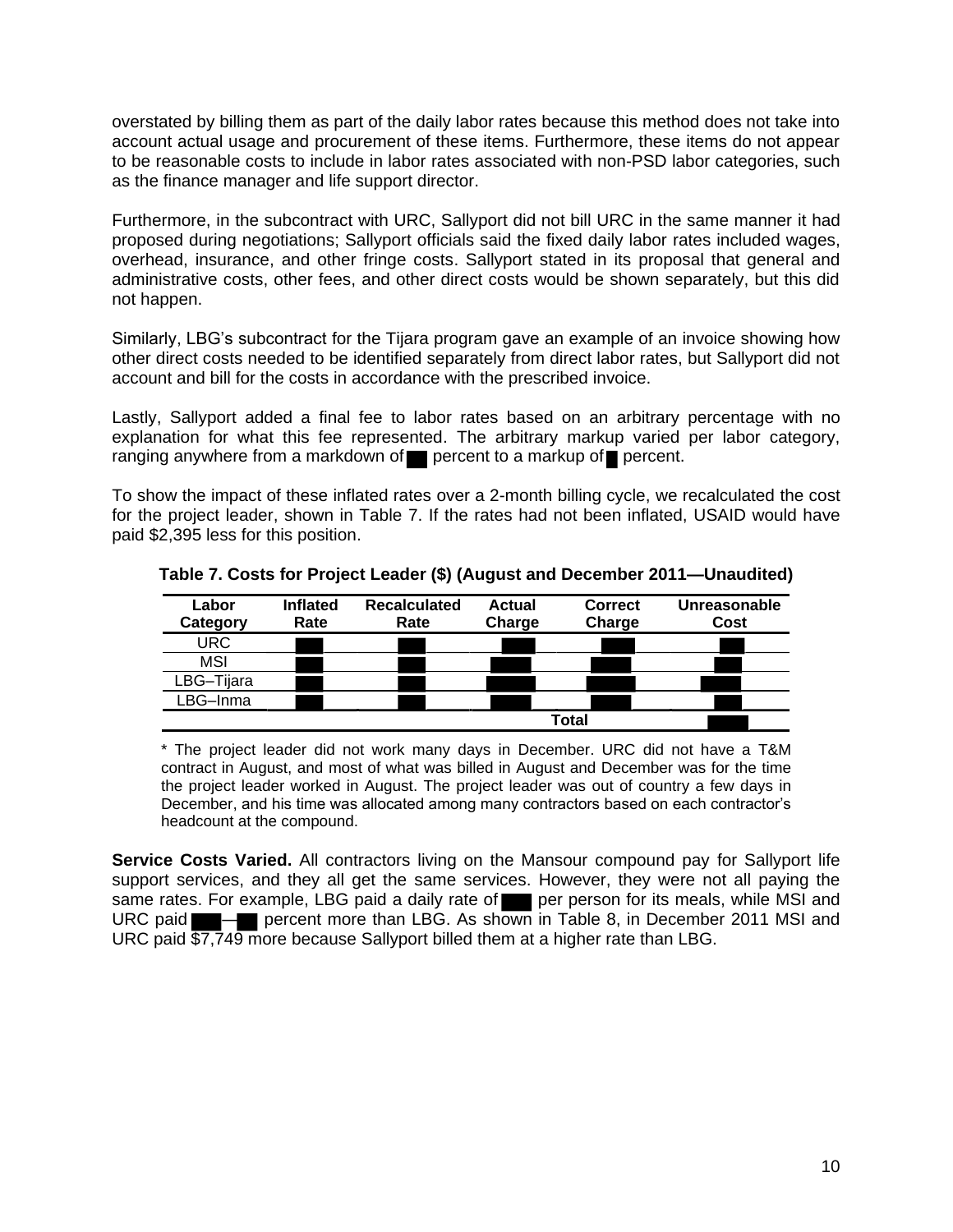| <b>Contractor</b>       | <b>Contractor</b><br>Rate | Lowest<br><b>Negotiated</b><br>Rate | <b>Actual</b><br>Charge | <b>What Could</b><br><b>Have Been</b><br>Charged | Unreasonable<br>Cost |
|-------------------------|---------------------------|-------------------------------------|-------------------------|--------------------------------------------------|----------------------|
| LBG-Tijara              |                           |                                     |                         |                                                  |                      |
| <b>MSI</b>              |                           |                                     |                         |                                                  |                      |
| $\overline{\text{URC}}$ |                           |                                     |                         |                                                  |                      |
| Total                   |                           |                                     |                         |                                                  |                      |

**Table 8. Recalculation of Meal Costs for December 2011 (Unaudited)**

Sallyport Provided Services to RTI Without a Contract. Initially Sallyport and RTI formed a master agreement, but it was clear that Sallyport would not provide services until a contract was signed. However, according to invoices provided, RTI began incurring security costs totaling per month in October 2011—10 months before the contract was signed (July 2012); therefore, the incurred costs were questionable.

In addition, Sallyport billed RTI only for security costs and not for life support costs, even though RTI employees stayed at Mansour. So Sallyport's costs to provide life support to RTI employees were absorbed by the other USAID contractors.

The problems discussed above went undetected because while USAID/Iraq relied on DCAA and local public accounting firms to conduct financial audits of each of its prime contractors, these individual contract audits only verified costs Sallyport billed to each prime contractor and did not include detailed audit steps of Sallyport's allocation methods and general ledger. The mission has been in discussions with DCAA since June 2012 planning for a global audit of Sallyport. However, DCAA cannot start until Sallyport provides a full accounting of its costs.

Because USAID/Iraq required each individual contractor to contract separately for security, the mission did not have direct contracting authority over Sallyport. As a result, each USAID contractor negotiated its separate contract with Sallyport—some negotiating FFP contracts and others T&M. Each contractor was responsible for surveillance of Sallyport's operations and costs. However, no one organization was holding Sallyport accountable to verify that efficient methods and effective cost controls were applied.

Furthermore, most of Sallyport's subcontracts are T&Ms that, according to FAR 16.601(c)(1), "Government surveillance," do not give contractors any financial incentives to control costs or be efficient. Therefore, surveillance of contractors with T&Ms is required to give reasonable assurance that efficient methods and effective cost controls are being used. No such surveillance was in place for the overall operations of Sallyport in Iraq.

The survey only examined 2 months of invoices and provided only discrete examples of Sallyport's flawed cost allocation methodology in sampled biweekly billings. The true magnitude of unreasonable costs billed to USAID/Iraq cannot be determined until a financial audit covering the entire organization is performed. From July 1, 2011, to June 30, 2012, Sallyport billed the U.S. Government—through USAID/Iraq's contractors—\$13.5 million. Correcting Sallyport's cost allocation methodology could help the mission recover significant amounts of money.

<span id="page-11-0"></span>*Recommendation 4. We recommend that USAID/Iraq's contracting officer determine the allowability of all security and life support costs incurred by Sallyport Global Services since 2007 and billed to prime contractors, and issue a bill of collection as appropriate.*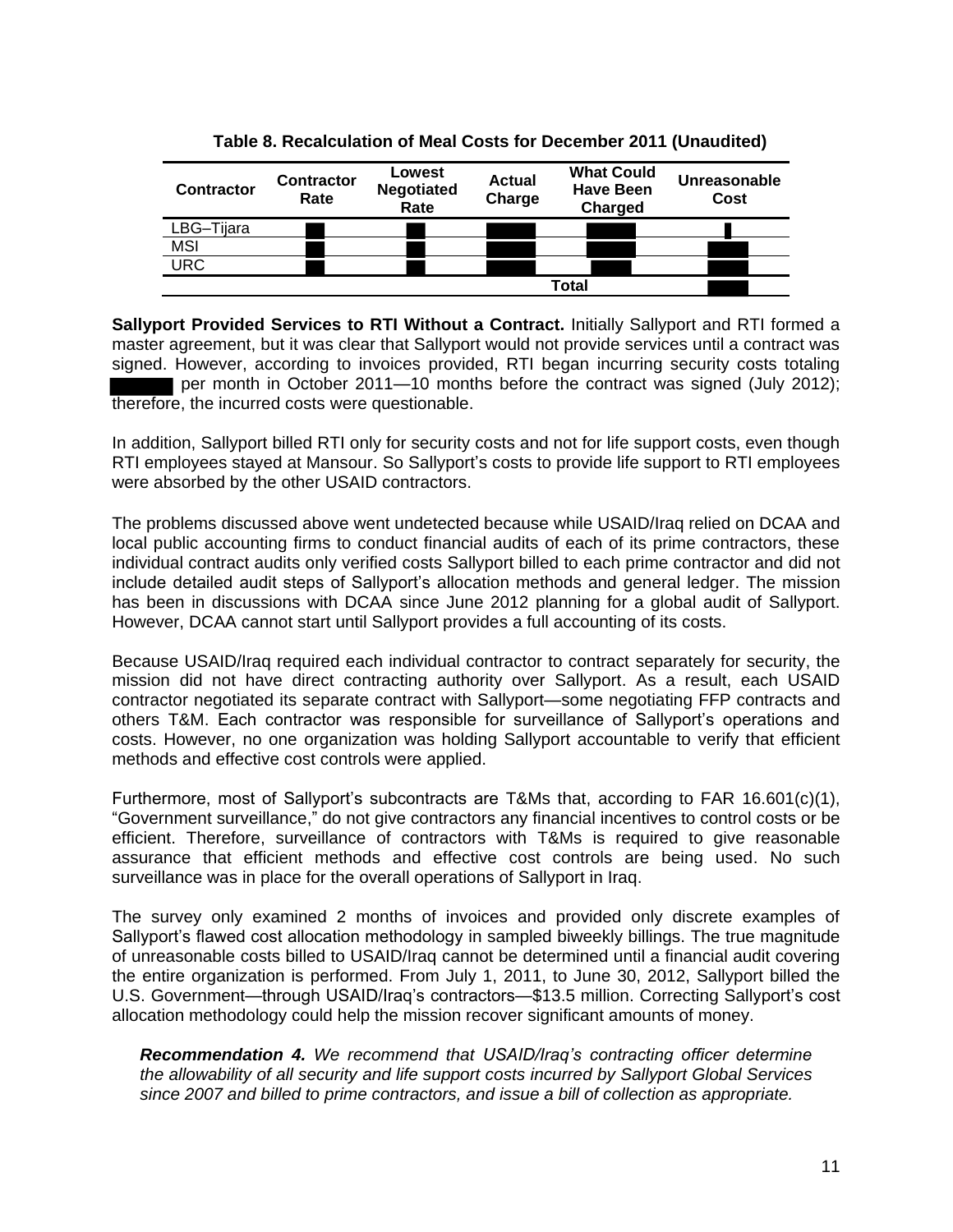<span id="page-12-1"></span>*Recommendation 5. We recommend that USAID/Iraq make a written determination about establishing a direct contracting relationship with Sallyport Global Services, or another security and life support provider, to better monitor costs incurred. If USAID/Iraq decides against the direct contracting relationship, USAID/Iraq should develop a written plan to verify that contractors are monitoring costs appropriately and proper surveillance is performed.*

## **Sallyport Lacked Oversight for Time Card Approvals**

The Committee of Sponsoring Organizations of the Treadway Commission's *Internal Control— Integrated Framework* explains that control activities should be divided among different people to reduce the risk of inappropriate or fraudulent actions. This concept is referred to as proper segregation of duties.

The survey found a significant deficiency in Sallyport's internal controls over charging for hours worked because of the lack of segregation of duties in certifying costs. Sallyport uses a biweekly time sheet to record whether an employee attended work or had a day off. As a control activity, a Sallyport director or manager approves the completed time sheet. We saw four from August and December 2011; in three instances, the finance director approved his own time sheet.

We consider this a significant deficiency because this was a practice, not an anomaly. The finance director said because he is the only one who controls the financial activities at Mansour, it is practice for him to approve his time.

Without proper segregation of duties, the director could override controls because he has freedom to make decisions not reviewed by other Sallyport managers. Improper segregation of duties coupled with an inadequate accounting system leaves USAID/Iraq susceptible to improper billings and potentially to fraud. Since we are recommending a full accounting system review in the first finding, we are not making an additional recommendation here.

## <span id="page-12-0"></span>**USAID's Serious Incident Reporting Process Was Outdated**

Mission Notice 09-03-001 dated March 15, 2009, established serious incident reporting procedures and required that a clause related to these procedures be included in all award documents, including subcontracts. USAID/Iraq updated those procedures on January 5, 2011, and established a plan to make sure the clause was included in all mission award documents.

Although all awards surveyed included the required reporting procedures, they were out of date because they made frequent reference to Contractors Operations Cell (CONOC) established by U.S. Forces-Iraq (USF-I). USF-I left Iraq in December 2011, and CONOC no longer exists.

USAID/Iraq had not issued a new mission notice or taken proactive measure to officially update the serious incident reporting clause in mission award documents because it decided to handle this informally. As a result, the lines of communication and reporting requirements were no longer clear among contractors and security contractors.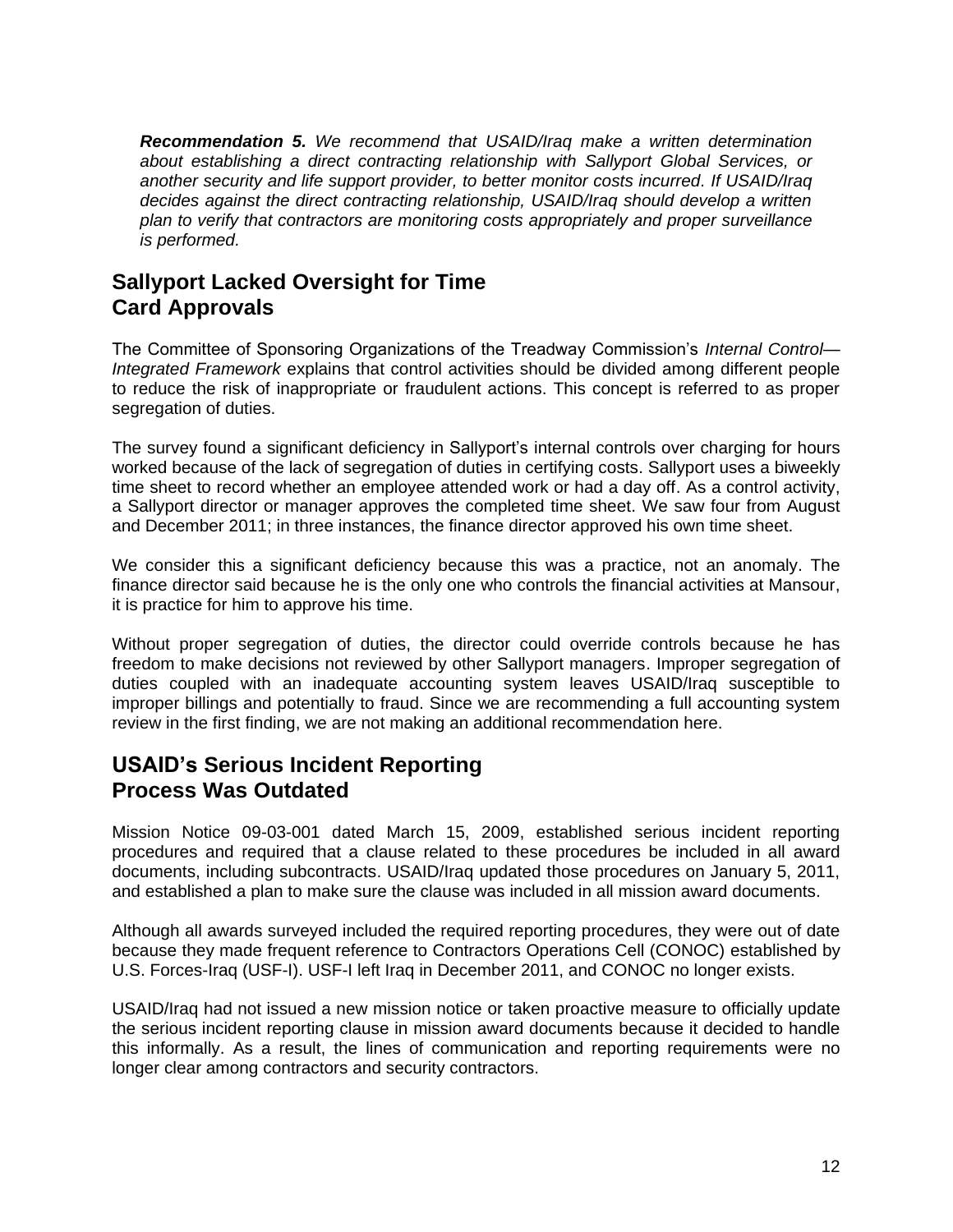<span id="page-13-0"></span>*Recommendation 6. We recommend that USAID/Iraq issue a mission notice with new serious incident reporting procedures and modify all awards with the updated language.*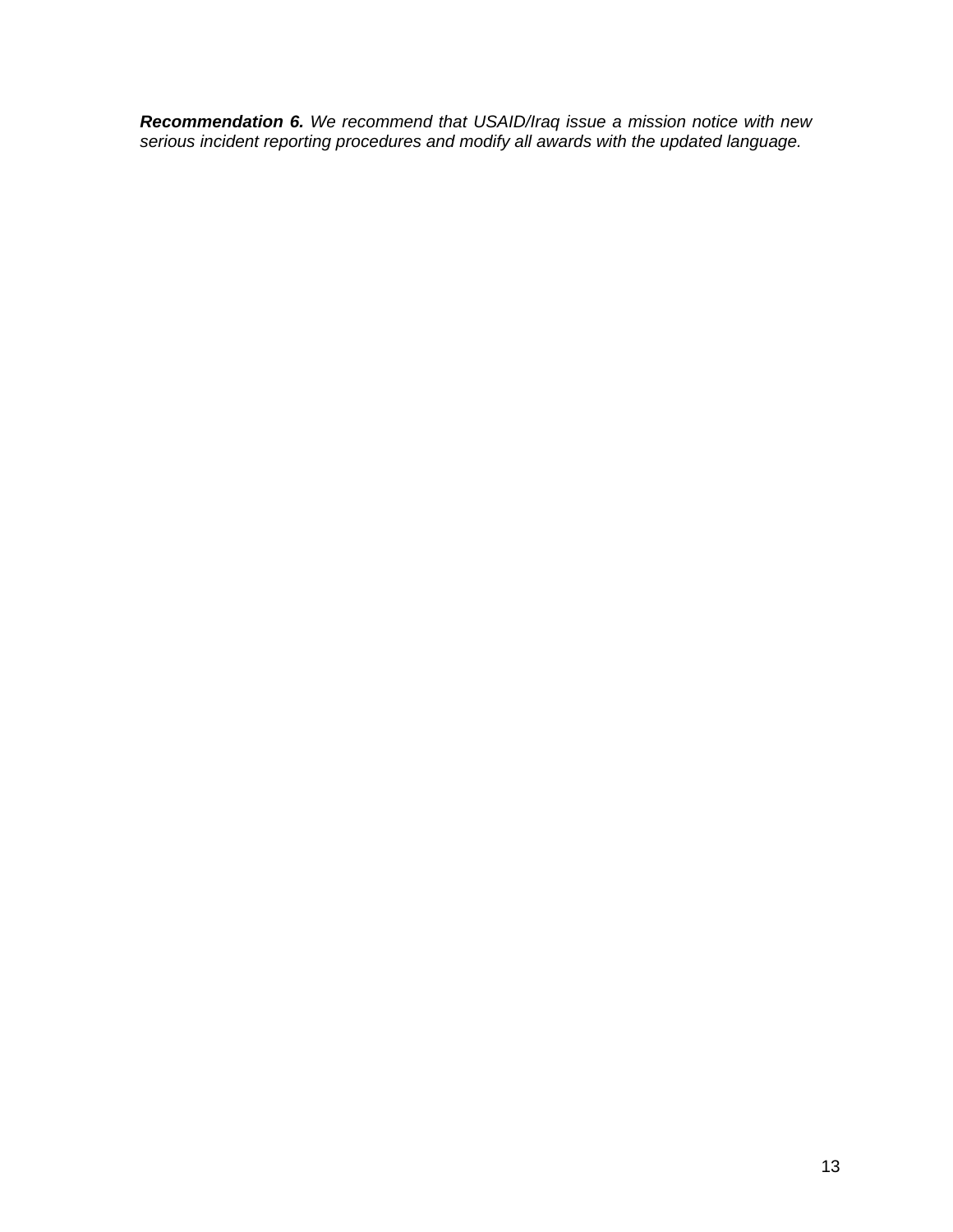## <span id="page-14-0"></span>EVALUATION OF MANAGEMENT **COMMENTS**

In its comments on the draft report, USAID/Iraq agreed with all six recommendations. We have acknowledged management decisions on all recommendations. Final action was taken on Recommendations 5 and 6. A detailed evaluation of management comments follows.

**Recommendation 1.** The mission stated that KSI would start conducting an internal audit in June 2013. The mission further stated that contractors would be responsible for making sure that the audit is thorough and directly addresses this survey's findings. Contractors also will have to explain what systems or processes are in place to verify invoice accuracy. The mission will verify the results of the internal audit by conducting an Agency-contracted audit that should begin around September 2013 and would be finished 4 to 6 months later. Based on the mission's planned actions, we acknowledge that the mission made a management decision. Final action will be taken when the mission receives verification from the Agency-contracted audit, to be completed around January 31, 2014, that Sallyport has an adequate accounting system in place and has appropriate internal controls that are operating effectively.

**Recommendation 2.** The mission decided that it would suspend payments and/or withdraw consent for cost reimbursements with Sallyport if the KSI internal audit and Agency-contracted audit determine Sallyport does not have an adequate accounting system that allocates costs by contract, and if prime contractors have contingency plans for security and life support services. Based on the mission's planned actions, we acknowledge that the mission made a management decision. Final action will be taken when the mission makes a determination about suspending payments based on the result of the Agency-contracted audit to be completed around January 31, 2014.

**Recommendation 3.** The mission made a written determination on June 3, 2013, about terminating all security and life support subcontracts with Sallyport. Because USAID does not have authority to directly terminate subcontracts with Sallyport, the contracting officer will instead withdraw consent for the subcontracts through prime contractors if the KSI internal audit and Agency-contracted audit determine Sallyport does not have an adequate accounting system that allocates costs by contract, and if prime contractors have contingency plans for security and life support services. Based on the mission's planned actions and supporting documentation provided, we acknowledge that the mission made a management decision. Final action will be taken when the mission makes a determination about withdrawing consent for subcontracts based on the result of the Agency-contracted audit to be completed around January 31, 2014.

**Recommendation 4.** The mission stated that based on the results of an Agency-contracted audit, the contracting officer will make a determination regarding the allowability of costs, and a bill of collection will be issued, as appropriate. Based on the mission's planned actions, we acknowledge that the mission made a management decision. Final action will be taken when the mission determines the allowability of costs around January 31, 2014.

**Recommendation 5.** The mission made a written determination on June 3, 2013, that contracting direct with Sallyport was not feasible. In response, as part of its written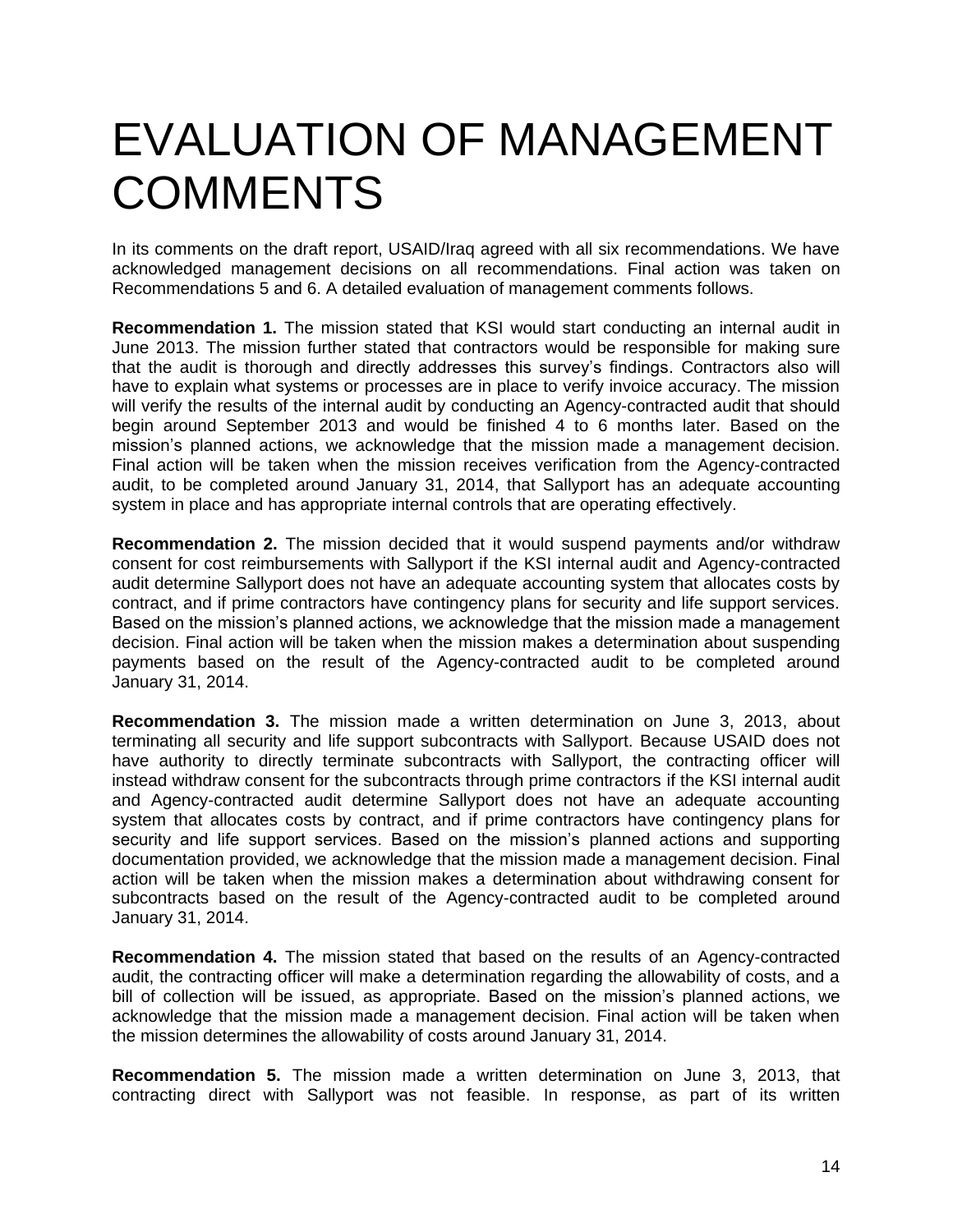determination, the mission documented a written plan to verify that prime implementing partners are monitoring costs incurred by Sallyport adequately through periodic follow-up measures. Based on the mission's actions and supporting documentation provided, we acknowledge that the mission made a management decision and final action was taken on this recommendation.

**Recommendation 6.** The mission issued a mission notice on June 3, 2013, with new serious incident reporting procedures. The mission also stated that the contracting officer would notify all implementing partners of the new requirements by June 9, 2013, and modify all awards to incorporate the revised special provision. Based on the mission's actions and supporting documentation provided, we acknowledge that the mission made a management decision and final action was taken on this recommendation.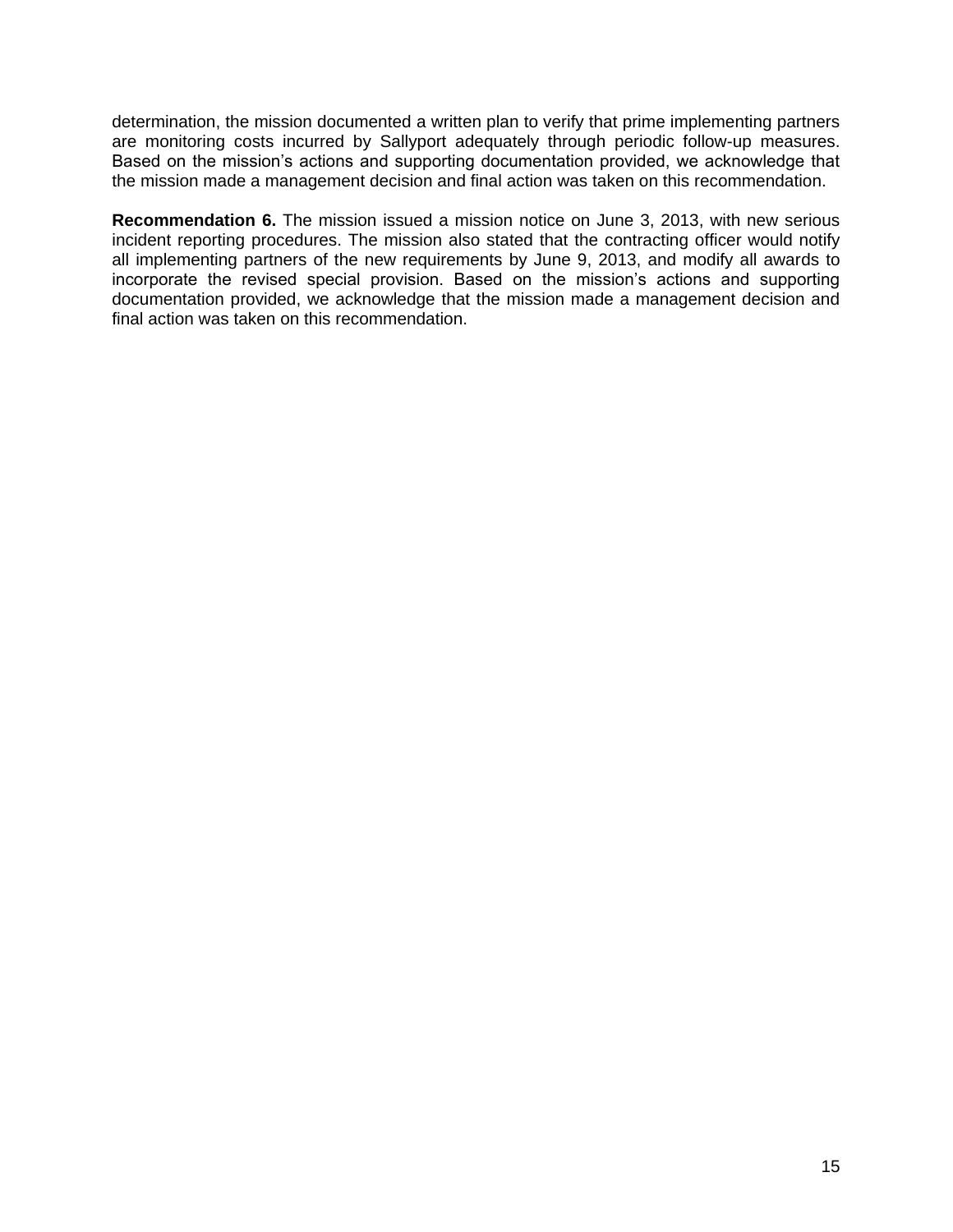# SCOPE AND METHODOLOGY

### **Scope**

RIG/Cairo conducted this survey in accordance with government auditing standards specifically, with the general standards in Chapter 3, the evidence standards in Sections 6.56 through 6.59, the documentation standards in Sections 6.79 through 6.83, and the standards for developing elements of a finding in Sections 6.74 through 6.77. These standards require that we plan and perform the work to obtain sufficient, appropriate evidence to provide a reasonable basis for our findings and conclusions based on our survey objective. We believe the evidence obtained provides that basis.

The purpose of this survey was to determine whether Sallyport's security and life support costs were allocated to USAID/Iraq contracts reasonably and to follow up on Recommendations 1 and 3 of Report No. E-267-11-001-S issued on November 29, 2010.

The survey covered a review of Sallyport accounting and billing practices using the costs recorded in its general ledger and billed to its USAID contractors for August and December 2011, which were selected judgmentally. Our survey did not include tests to determine the allowability, allocability, or reasonableness of the costs for these 2 months. In planning and performing this survey, we reviewed internal controls in place at Sallyport. Those reviewed included but were not limited to controls of payroll, inventory management, segregation of duties, and general ledger reconciliation. We also examined Sallyport's methodology for allocating and billing labor costs.

USAID/Iraq contractors also utilized other security and life support providers besides Sallyport, such as G4S Risk Management Ltd. and Unity Resources Group Pte Ltd. Each operates in similar compounds and provides the same services in other parts of Baghdad. The survey chose to examine Sallyport because of the complexity of its operations, the multiple types of subcontracts used with USAID contractors, and the volume of USAID/Iraq contractors supported.

We conducted fieldwork at USAID/Iraq in Baghdad and at Sallyport's Mansour compound in Baghdad. The work took place from April 22, 2012, to February 25, 2013.

## **Methodology**

To answer the survey objectives, we interviewed personnel from the mission, Sallyport employees in Iraq and the United States, and contractor staff members who live in Mansour. We conducted site visits to the compound and performed walk-throughs of Sallyport's cost allocation process. In addition to interviewing key personnel and making on-site observations, we reviewed documents from the mission and Sallyport. Documents included prime contractor's subcontracts with Sallyport, invoices billed to contractors, PSD trip logs, employee time cards, and accounting system data.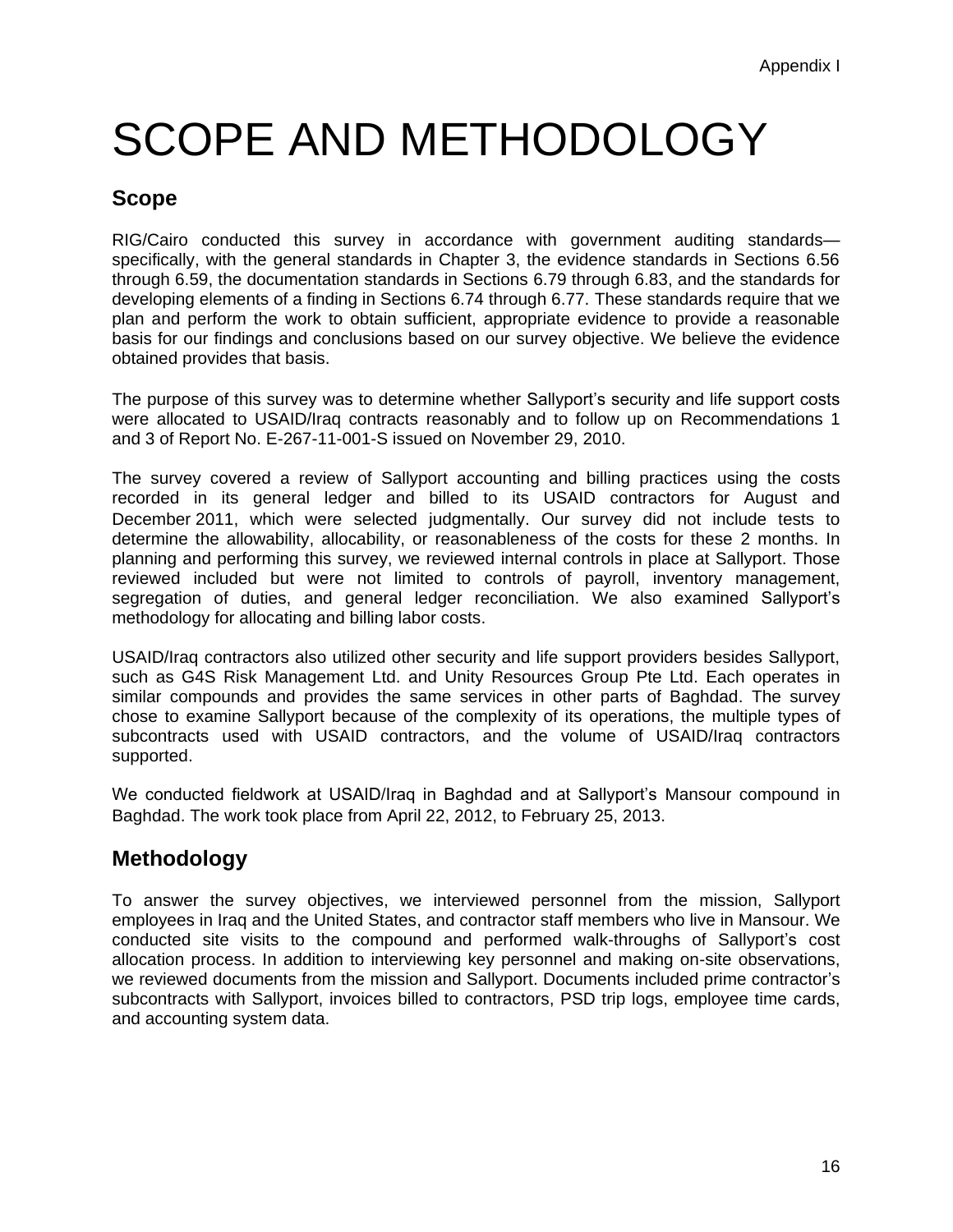# MANAGEMENT COMMENTS



### **MEMORANDUM** UNCLASSIFIED

**DATE:** June 6, 2013

**TO:** Catherine Trujillo, Regional Inspector General/Cairo

**FROM:** Thomas H. Staal, Mission Director

**SUBJECT:** Management Response to Draft Survey of Security Services Employed by USAID/Iraq's Contractors and Grantees Report No. 6-267-13-00X-S

The Mission appreciates the careful attention and hard work of the Regional Inspector General (RIG)/Cairo, and accepts the survey findings with great interest and concern. USAID/Iraq treats findings of potentially fraudulent overcharging of the U.S. Government with the highest level of seriousness. We are fully committed to ensuring the accountability of USAID contractors and subcontractors, and to protecting and potentially recovering USAID funds. In response, USAID has taken the following administrative and contract management actions to address immediately the survey recommendations, as well as the larger issues of whether Kasemen-Sallyport International (KSI) is presently a responsible organization, and whether any USAID implementing partners or KSI may have submitted false claims to USAID:

- In response to a request from the USAID/Iraq front office, USAID/Iraq Regional Legal Advisor, Supervisory Contracting Officer, and Controller drafted a memorandum on May 5, 2013 setting forth the overarching strategy for, and roles and responsibilities of both USAID/Iraq and Washington to address the survey findings;
- USAID/Iraq Regional Legal Advisor sent an Information Memorandum to the U.S. Ambassador to Iraq on May 8, 2013, copying, among others, USAID/W, RIG/Cairo, Department of State, FBI, and Department of Justice;
- The Mission Director, Deputy Mission Director and Regional Legal Advisor briefed the Charge d'Affairs on May 20, 2013;
- USAID/Iraq Regional Legal Advisor and Supervisory Contracting Officer meet with technical Office Directors and cognizant Contracting Officer's Representatives/Agreement Officer's Representatives (CORs/AORs) on a monthly basis to share the survey findings and updates;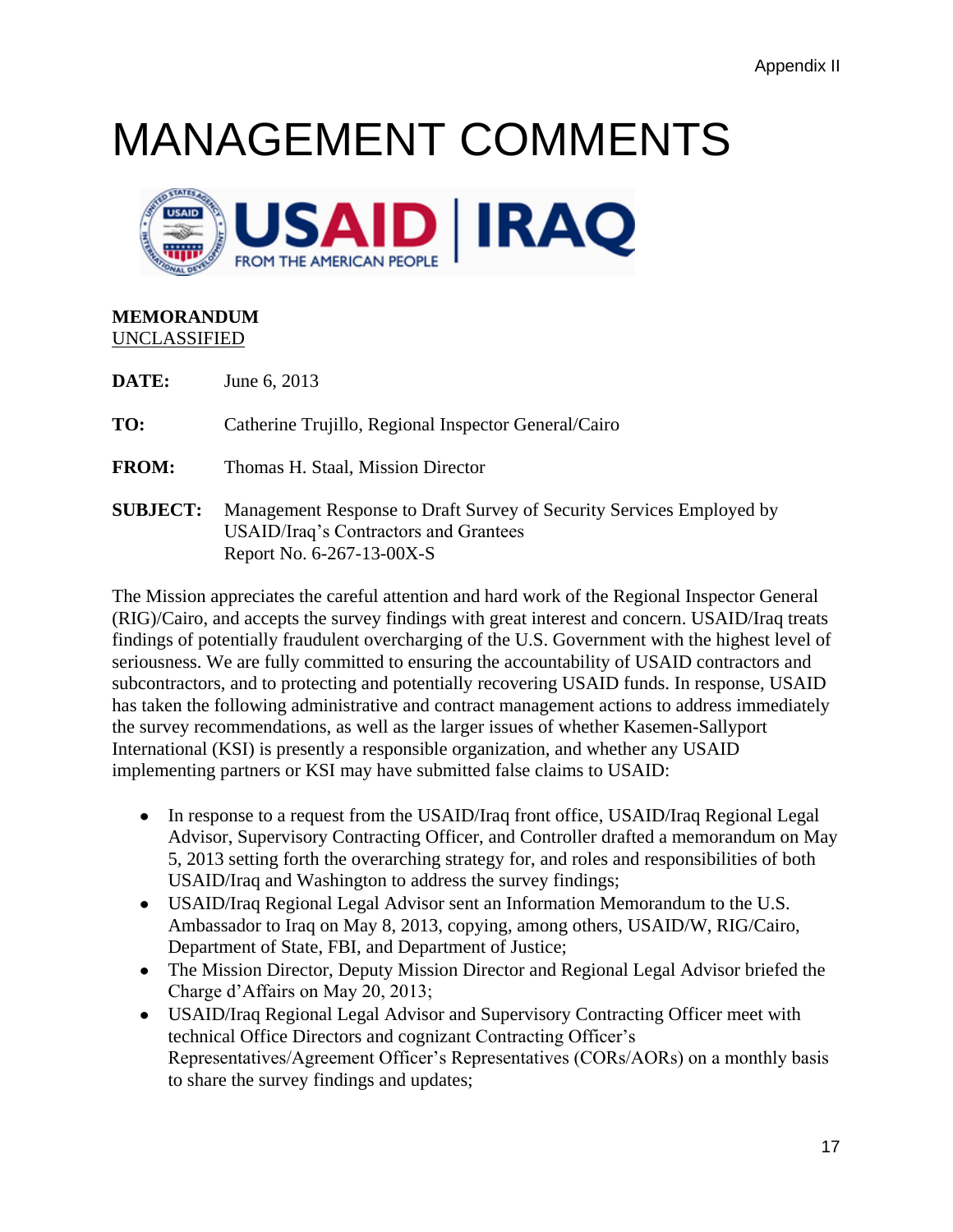- Office of General Counsel provided briefings to senior USAID officials, including the Acting Assistant Administrator for the Middle East Bureau, Alina Romanowski, on May 10, 2013; and DeputyAdministrator Donald Steinberg on May 30, 2013;
- USAID/Iraq Contracting Officer sent letters to prime implementing partners and KSI setting forth the survey findings; KSI immediately expressed a high level of commitment to resolve the problems and has sent a senior corporate officer to Baghdad to assist in resolving these issues;
- Office of General Counsel/Office of Litigation and Enforcement (GC/LE) continues to work closely with KSI as they identify and address improvements in internal control accounting systems; GC/LE met with KSI to discuss a strategy to address the survey findings on May 20, 2013;
- GC/LE recommended that KSI perform an internal audit; KSI accepted this recommendation and expects to have auditors at the Sallyport offices in Baghdad in June; KSI sent a draft work plan for an internal investigation and audit of Sallyport's operations on May 30, 2013;
- USAID/Iraq Contracting Officer sent additional guidance to implementing partners on May 23, 2013, instructing them to ensure that KSI's internal audit is robust and addresses the findings of the survey, and to show what systems are in place to verify the accuracy of invoices received from Sallyport;
- USAID/Iraq Regional Legal Advisor and GC/LE Attorney continue to have weekly conference calls with the RIG special agent, in order to coordinate the ongoing investigation with any remedies or claims available to USAID;
- USAID/Regional Legal Advisor continues to work closely with GC/LE regarding potential suspension/debarment of certain organizations and/or individuals; GC/LE in turn coordinates with the Office of Acquisition and Assistance;
- USAID/Iraq arranged for the GC/LE attorney to come to Iraq for two weeks in late June; and
- USAID/Iraq Financial Management Office is in the process of engaging an auditing firm for an Agency Contracted Audit (ACA) of KSI and will begin the audit immediately after KSI completes its internal audit.

The Mission notes that we have taken proactive steps over the years to collect information and respond to concerns about Sallyport operations, as follows:

- USAID/Iraq procured the services of the Defense Contract Audit Agency (DCAA) in 2007 and 2008 to conduct audits for Sallyport billings to two prime contracts totaling \$41 million; no major issues were identified during these audits;
- USAID/Iraq requested DCAA to conduct audits of prime contracts, including Sallyport's billings to the prime contractor, in November 2008; due to a backlog, DCAA was unable to initiate the audits until 2011; however, in March 2011, DCAA declined to include Sallyport billings as part of this audit, as Sallyport had not submitted certified incurred cost submissions for 2007-2010;
- USAID/OAA then instructed Louis Berger Group (LBG), the prime implementing partner with the largest Sallyport subcontracts, to address the lack of certified cost submissions; as a result, LBG issued a cure notice to Sallyport in June 2012;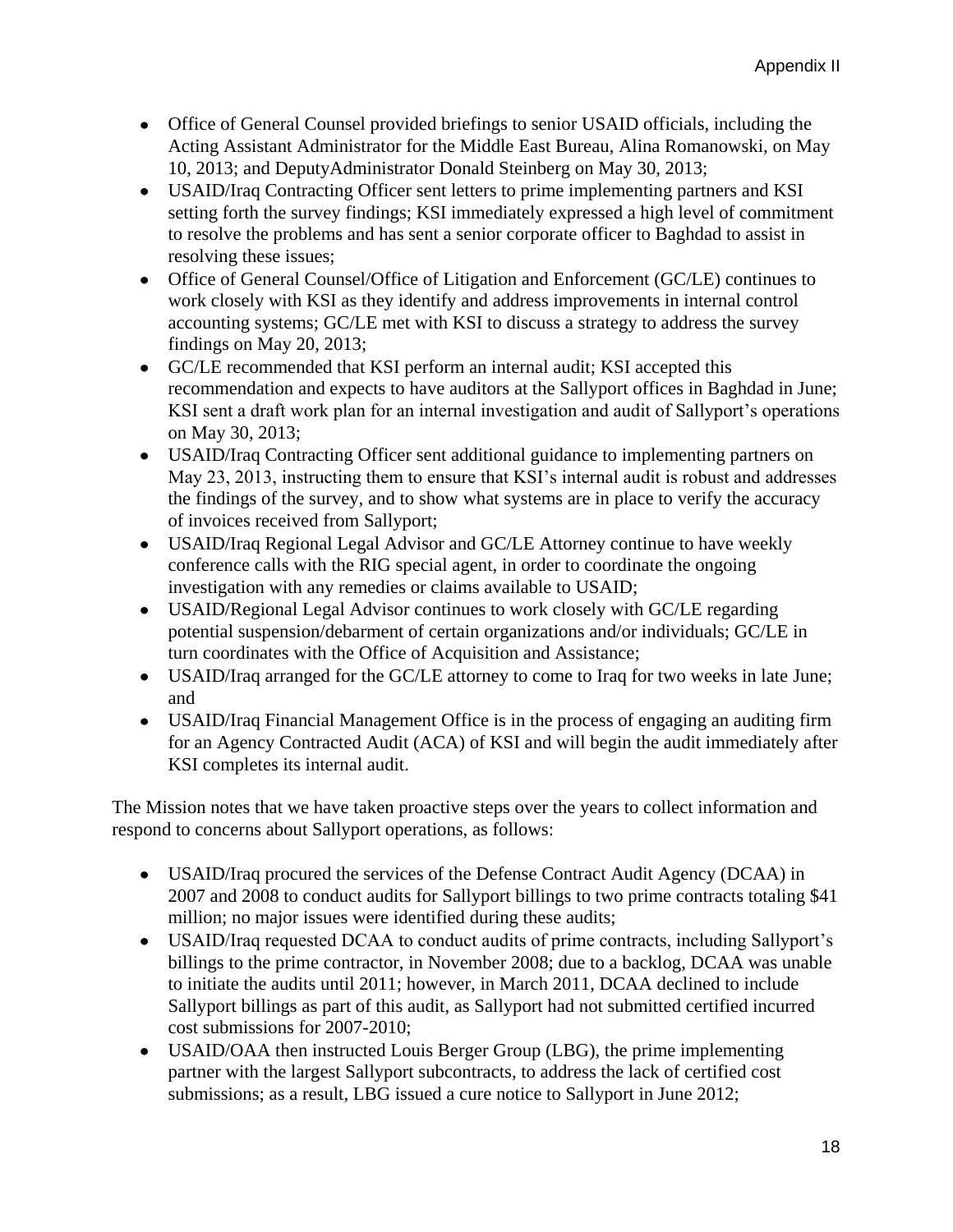- In August 2012, USAID/Iraq requested that DCAA conduct a voucher review for Sallyport covering a sample period; on June 2, 2013, DCAA submitted a report covering the period of July-September 2012; DCAA reported no major problems with the cost allocation methodology or accounting system
- On May 14, 2013, KSI notified USAID/Iraq that Sallyport's incurred cost submissions have been certified. USAID/Iraq immediately contacted DCAA regarding a global audit of Sallyport's billings. Once DCAA accepts the certified cost submissions, USAID/Iraq will request DCAA to perform the audit. This audit will be in addition to the planned ACA.

The Mission has taken final action to close four of the recommendations. The Mission initiated action on the other two recommendations and anticipates closing all recommendations by January 31, 2014. We will send RIG an update on progress for the remaining two recommendations by October 31, 2014.

*Recommendation 1: We recommend that USAID/Iraq's contracting officer direct prime contractors in writing to perform an accounting system and internal control review of Sallyport Global Services, which includes verification (1) that Sallyport Global Services accounts for all costs by contract, and (2) that appropriate internal controls, such as segregation of duties and general ledger reconciliation, are in place and functioning as intended.* 

**Management Response:** The Mission has taken the following actions to complete this recommendation. On May 14, 2013, the USAID/Iraq Contracting Officer directed the prime implementing partners (AECOM, Tetra Tech DPK, FHI 360, MSI, and URC) to conduct an accounting system and internal control review of Sallyport that includes verification (1) that Sallyport accounts for all costs by contract; and (2) that appropriate internal controls, such as segregation of duties and general ledger reconciliation, are in place and functioning as intended. The letter established a due date for this review of June 30, 2013.

As noted above, upon USAID's recommendation, KSI agreed to perform a comprehensive internal audit in response to the survey findings, which will subsequently be reviewed by a Mission audit conducted by an ACA firm. Based on this development, the USAID/Iraq Contracting Officer communicated to implementing partners on May 23, 2013 that they do not need to conduct an accounting system and internal control review of Sallyport. Instead, the implementing partners must ensure that KSI's internal review is robust and directly addresses the survey findings. In addition, the Contracting Officer asked the implementing partners to explain what systems or processes were in place to verify the accuracy of invoices submitted by Sallyport.

Based on the above, USAID deems that a management decision has been reached on this recommendation, and final action has been taken. Therefore, we request closure of the recommendation upon issuance of this report.

*Recommendation 2: We recommend that USAID/Iraq's contracting officer suspend all future security and life support payments for all prime contractors with Sallyport Global Services subcontracts until Sallyport Global Services implements an adequate cost accounting system.*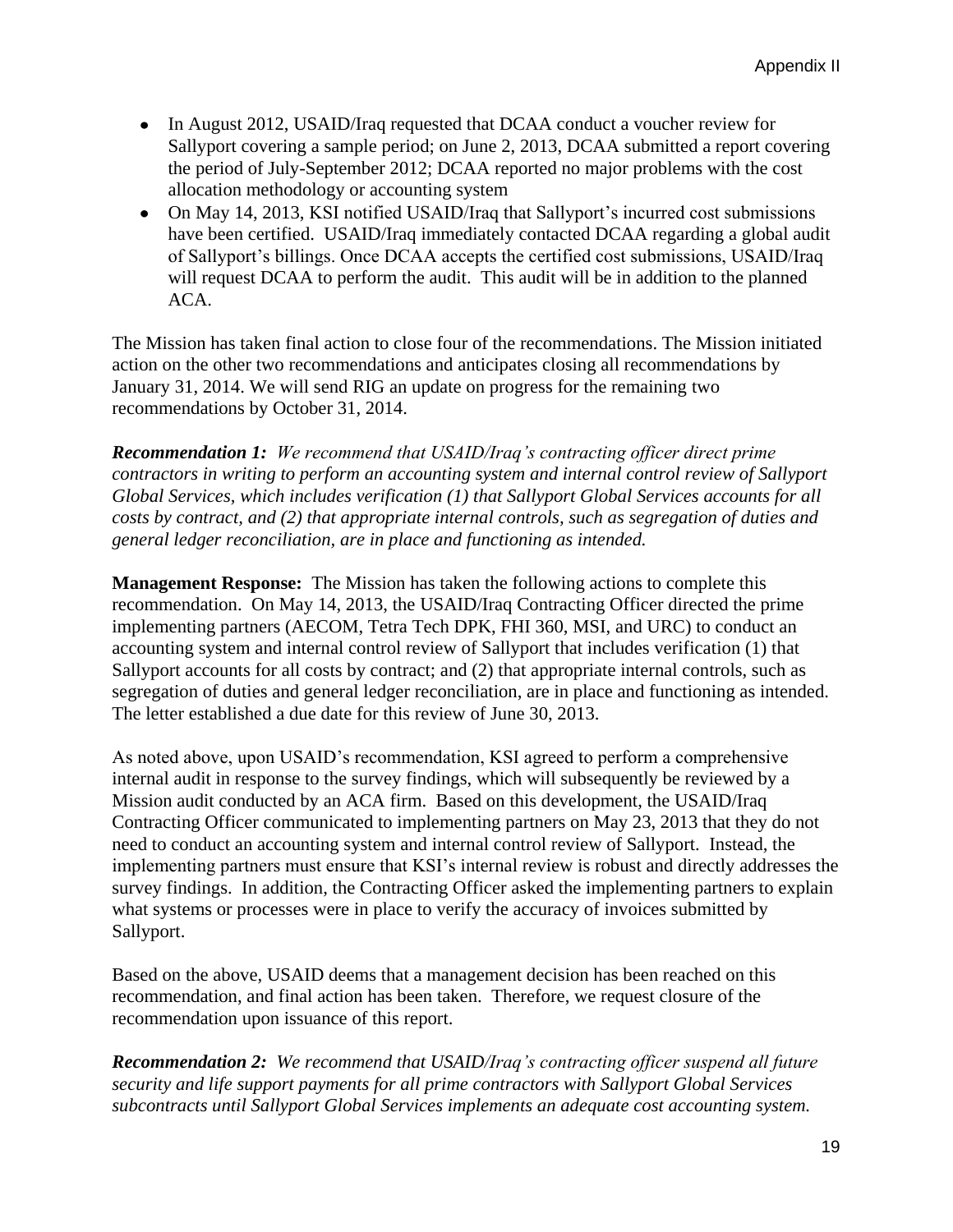**Management Response:** USAID/Iraq will suspend payments and/or withdraw consent for cost reimbursement subcontracts with Sallyport if the following two conditions are present as of October 31, 2013:

- (1) The KSI internal audit and the Agency Contracted Audit demonstrate that Sallyport does not have an adequate accounting system to allocate costs by contract; AND
- (2) USAID/Iraq and the prime implementing partners have a contingency plan in place that will prevent any gap in the provision of critical security and life support services.

USAID/Iraq agrees that in order to enter into cost reimbursement contracts, Sallyport must have an adequate accounting system that can allocate costs by contract. However, due to the narrow two month period covered by the survey, USAID/Iraq does not have sufficient information at this time to immediately suspend all payments for expenses incurred by prime implementing partners under cost reimbursement subcontracts with Sallyport. In addition, the June 2, 2013 DCAA report covering vouchers submitted between July-September 2012 did not highlight any major problems with Sallyport's cost allocation methodology.

Target date for completion is October 31, 2013.

*Recommendation 3: We recommend that USAID/Iraq's contracting officer make a written determination about terminating all security and life support subcontracts with Sallyport Global Services and work with USAID's Compliance and Oversight of Partner Performance division to start suspension and/or debarment procedures on Sallyport Global Services.* 

**Management Response:** USAID/Iraq signed a written determination about terminating all security and life support subcontracts with Sallyport on June 3, 2013. This determination concluded that USAID/Iraq does not have any legal authority to terminate the prime implementing partners' subcontracts with Sallyport, as USAID does not have privity of contract with subcontractor Sallyport under FAR 42.505 (b)(1). However, the Contracting Officer does have authority to withdraw consent for the subcontracts, which would in turn force the implementing partners to terminate the subcontracts with Sallyport. The Contracting Officer will withdraw consent for the subcontracts if: (1) the KSI internal audit and the Agency Contracted Audit demonstrates that Sallyport does not have an adequate accounting system to allocate costs by contract; and (2) USAID/Iraq and the prime implementing partners have a contingency plan in place that will prevent any gap in the provision of critical security and life support services.

The USAID/Iraq Regional Legal Advisor continues to work closely with GC/LE, in coordination with the Office of Acquisition and Assistance Compliance Division, to analyze the appropriate action to best protect the U.S. Government's interests based upon the facts and circumstances of this case. At this time, given KSI's cooperative response, the Office of General Counsel/Litigation and Enforcement and the Compliance Division will work closely with KSI as they take steps to improve their accounting system and internal controls, and establish that they are a presently responsible organization.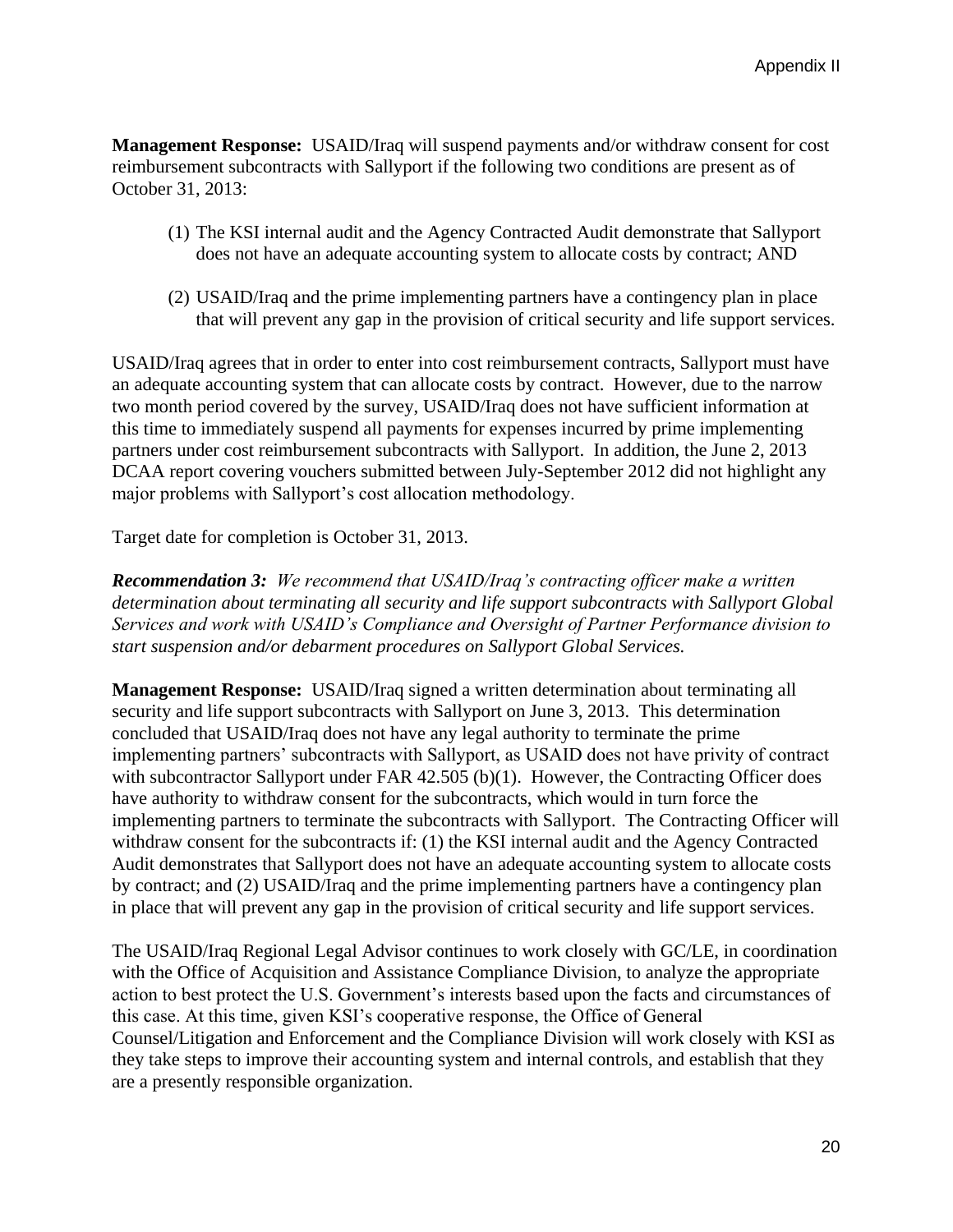Based on the above, USAID deems that a management decision has been reached on this recommendation, and final action has been taken. Therefore, we request closure of the recommendation upon issuance of this report.

*Recommendation 4: We recommend that USAID/Iraq's contracting officer determine the allowability of all security and life support costs incurred by Sallyport Global Services since 2007 and billed to prime contractors, and issue a bill of collection as appropriate.* 

**Management Response:** The Mission concurs with this recommendation. The Mission plans to contract with a regional accounting firm to carry out a comprehensive ACA of costs billed by Sallyport to USAID/Iraq implementing partners. The Financial Management Office consulted RIG/Cairo regarding the scope and timing of this audit. As agreed with the RIG, the ACA will immediately follow and verify the results of the KSI internal audit, which will begin work in June. We estimate that work for the ACA will begin on/around September/October 2013 and take four to six months. Based on the findings of the audit, the Contracting Officer will make a determination regarding the allowability of costs, and a bill of collection will be issued, as appropriate. USAID/Iraq will provide an update to RIG/Cairo on the progress of the ACA by October 31, 2014. 41 U.S.C. §605(a), as implemented by FAR 33.120, prohibits the Contracting Officer from settling, paying, compromising or otherwise adjusting any claim involving fraud. Therefore, if the implementing partners knowingly submitted false and inflated costs invoices to USAID, this may limit the ability of the Mission to issue a bill of collection that could be construed as a settlement.

Target date for completion is January 31, 2014.

*Recommendation 5: We recommend that USAID/Iraq make a written determination about establishing a direct contracting relationship with Sallyport Global Services, or another security and life support provider, to better monitor costs incurred. If USAID/Iraq decided against the direct contracting relationship, USAID/Iraq should develop a written plan to verify that contractors are monitoring costs appropriately and proper surveillance is performed.*

**Management Response:** The USAID/Iraq Contracting Officer made a written determination on June 3, 2013 about establishing a direct contracting relationship with Sallyport. Specifically, USAID/Iraq has determined that it is not feasible to enter into a direct contracting relationship with Sallyport or another security and life support provider, for the following reasons:

- USAID/Iraq is currently scheduled to close by December 2015. It would take approximately a year to draft the scope of work, carry out market research, and conduct a full and open competition. By the time that a contract could be awarded, the Mission would have little more than a year left before closure. Further, the Mission simply does not have sufficient staff to take on the additional responsibility of managing a new contract. As part of the downsizing of the USG presence in Iraq, USAID/Iraq lost 60% of its expatriate staff in February 2013.
- A direct contract for security services makes the U.S. Government directly and legally responsible for assuring the continuing safety of the implementing partners' personnel. A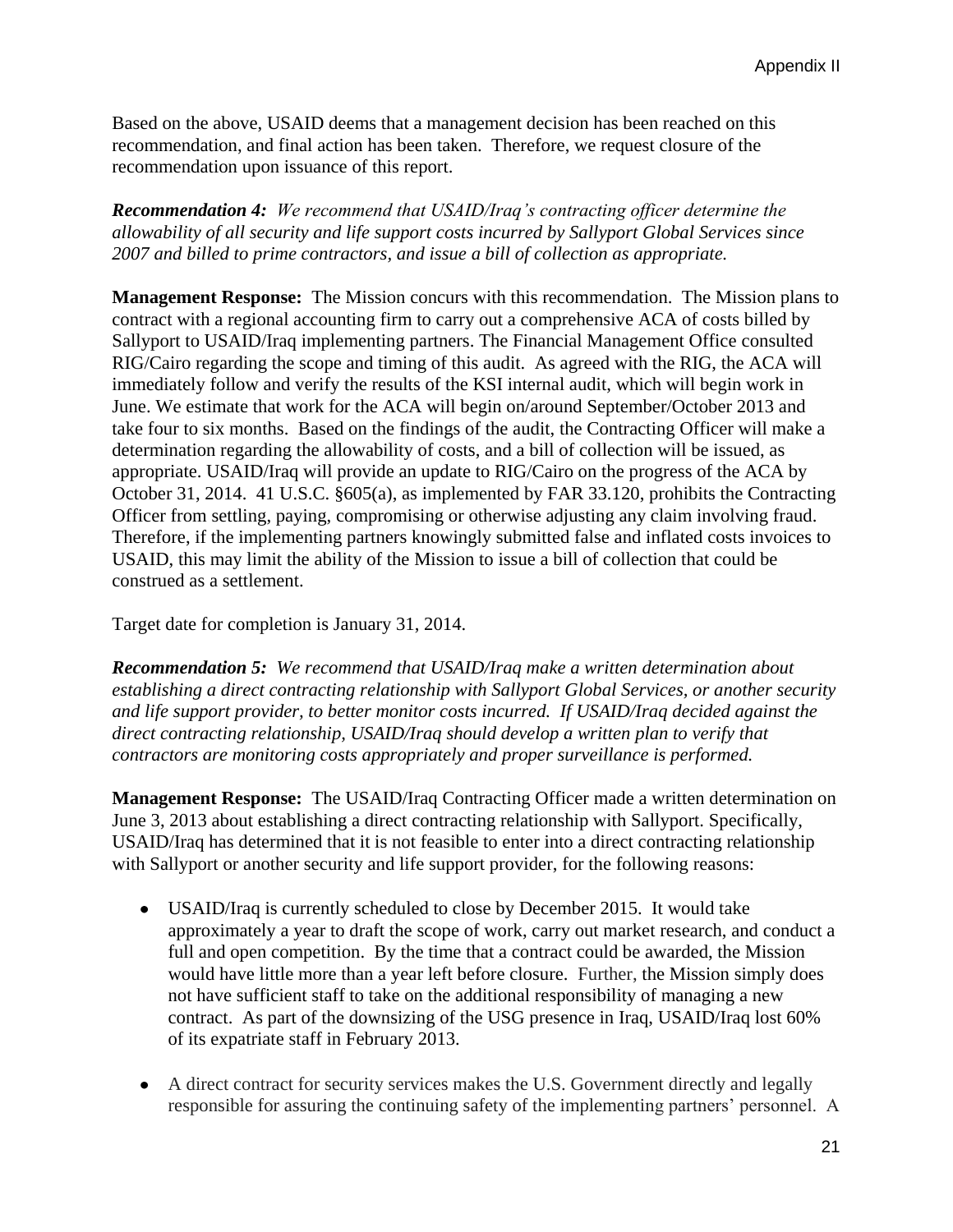risk exists that USAID may be potentially liable to those parties (and to third parties) should a USAID-contracted entity fail to perform or perform improperly resulting in personal injury or death or property damage.

Prime implementing partners should have a direct contractual relationship with the security provider because they are in the best position to judge and make immediate decisions regarding what actions are required in any given situation and how to respond to security threats/incidents.

On June 3, 2013, USAID/Iraq documented a written plan to verify that prime implementing partners are adequately monitoring costs incurred by Sallyport through the following actions:

- Remind implementing partners that they are responsible to establish that costs incurred are allowable, allocable and reasonable;
- Instruct the implementing partners to explain what systems or processes are in place to verify the accuracy of invoices submitted by Sallyport;
- Include in the scope of the ACA a review of the systems and processes used by prime implementing partners to verify the accuracy of invoices submitted by Sallyport;
- In June 2014 and December 2014, contract with DCAA or another audit firm to conduct a voucher review of invoices submitted by Sallyport to USAID prime implementing partners;
- On a spot-check basis, request additional documentation for vouchers submitted by prime implementing partners; and
- Meet on a monthly basis with cognizant COR/AORs to improve oversight and compliance by implementing partners, from now until January 2014.

Based on the above, USAID deems that a management decision has been reached on this recommendation, and final action has been taken. Therefore, we request closure of the recommendation upon issuance of this report.

### *Recommendation 6: We recommend that USAID/Iraq issue a mission notice with new serious incident reporting procedures and modify all awards with the updated language.*

**Management Response:** The Mission concurs with this recommendation. However, the Mission also notes that contractors generally understood that after the departure of the U.S. military, contractors no longer had to report serious incidents to the U.S. Forces-Iraq Contractors Operations Cell (CONOC). When two USAID/Iraq subgrantee employees were killed on March 31, 2013, USAID/Iraq contractor TetraTech DPK understood and followed the proper lines of communication and reporting requirements for serious incidents. USAID/Iraq issued an updated Mission Notice on serious incident reporting on June 3, 2013. The Contracting Officer will issue